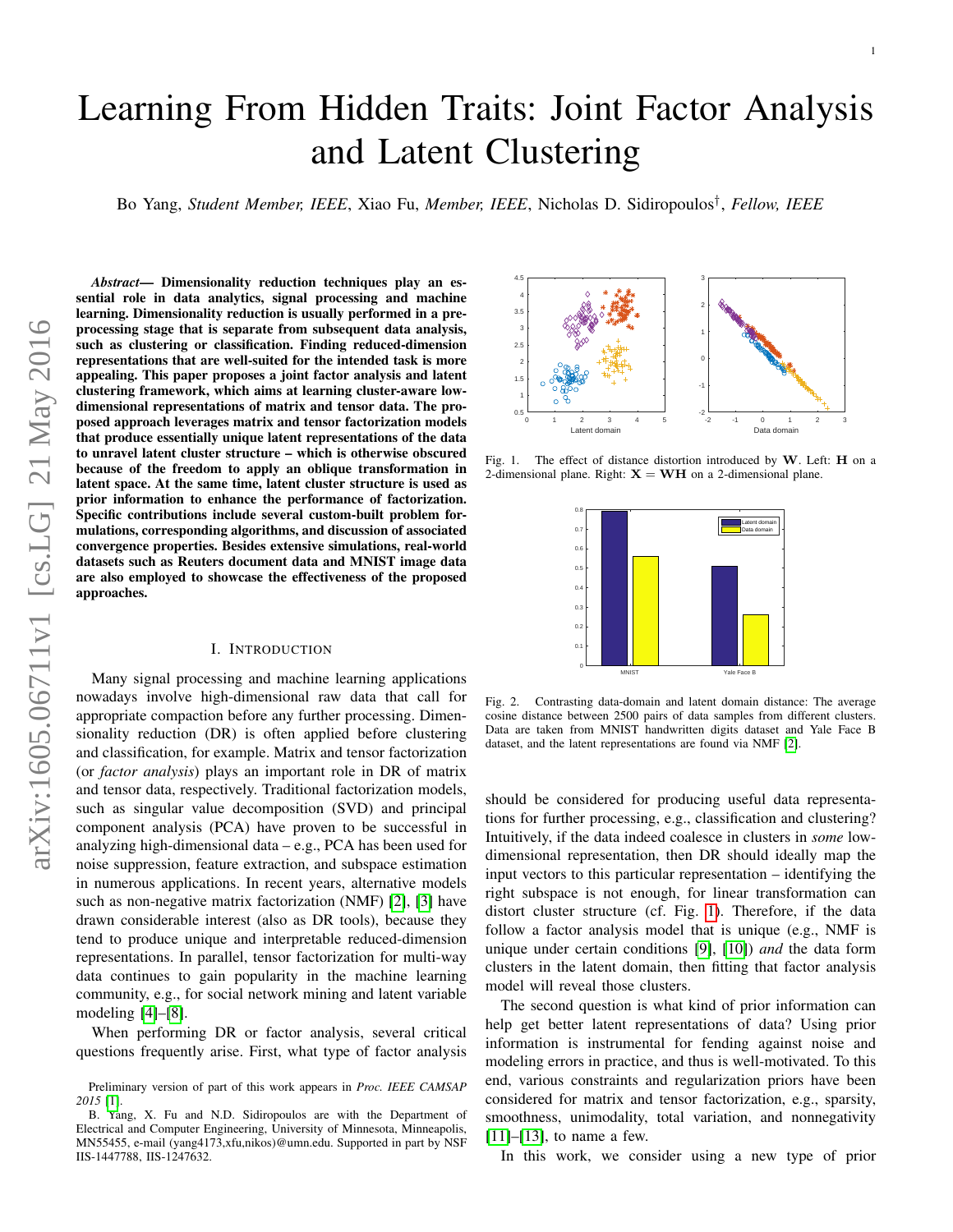information to assist factor analysis, namely, the latent cluster structure. This is motivated by the fact the dimension-reduced data usually yields better performance in clustering tasks, which suggests that the cluster structure of the data is more pronounced in *some* latent domain relative to the data domain. Some evidence can be seen in Fig. [2,](#page-0-1) where we compare the average data-domain and latent domain cosine distances<sup>[1](#page-1-0)</sup> of data points from two clusters of image data from the Yale B  $^2$  $^2$ face image database and the MNIST handwritten digit image database<sup>[3](#page-1-2)</sup>, where the latent representations are produced via NMF. We see that the average latent domain distance between the data from two different clusters is significantly larger than the corresponding data domain distance in both cases. This observation motivates us to make use of such a property to enhance the performance of both factor analysis and clustering.

Using clustering to aid NMF-based DR was considered in [\[14\]](#page-11-9), [\[15\]](#page-11-10), where a distance graph of the data points was constructed and used as regularization for NMF – which essentially forces reduced-dimension representations to be far (close) in the latent domain, if the high-dimension vectors are far (resp. close) in the data domain. However, the data domain distance and the latent domain distance are not necessarily proportional to each other, as is evident from Fig. [2.](#page-0-1)

To see this clearly, consider a matrix factorization model  $X = WH$  where each column of X represents a data point, and the corresponding column of H is its latent representation. Consider the squared distance between the first two columns of **X**, i.e.,  $||\mathbf{X}(:,1) - \mathbf{X}(:,2)||_2^2 = (\mathbf{H}(:,1) - \mathbf{H}(:,2))$  $(2)^{T}W^{T}W(H(:, 1) - H(:, 2))$ , where : stands for all values of the respective argument. On the other hand, the distance of the latent representations of the first two columns of  $X$  is given by  $\|\mathbf{H}(:, 1) - \mathbf{H}(:, 2)\|_2^2 = (\mathbf{H}(:, 1) - \mathbf{H}(:, 2))^T (\mathbf{H}(:, 1) - \mathbf{H}(:, 2))^T$  $(2)$ ). Notice how the matrix  $W<sup>T</sup>W$  weighs the latent domain distance to produce the data domain distance; also see Fig. [1](#page-0-0) for illustration.

An earlier line of work [\[16\]](#page-11-11), [\[17\]](#page-11-12) that is not as well-known in the signal processing community considered latent domain clustering on the factor  $H$ , while taking the other factor  $(W)$ to be a semi-orthogonal matrix. However this cannot mitigate the weighting effect brought by  $W^T W$ , since orthogonal projection cannot cancel the distorting effect brought in by the left factor W.

Aiming to make full use of the latent cluster structure, we propose a novel *joint* factor analysis and latent clustering framework in this paper. Our goal is to identify the *unique* latent representation of the data in some domain which is discriminative for clustering purposes, and also to use the latent cluster structure to help produce more accurate factorization results at the same time. We propose several pertinent problem formulations to exemplify the generality and flexibility of the proposed framework, and devise corresponding computational algorithms that build upon alternating optimization, i.e., alternating between factorization and clustering, until convergence. Identifiability of the latent factors plays an essential role in our approach, as it counteracts the distance distortion effect illustrated in Fig. [1.](#page-0-0) This is a key difference with relevant prior work such as [\[16\]](#page-11-11)–[\[18\]](#page-11-13).

We begin with  $K$ -means latent clustering using several identifiable factorization models of matrix and tensor data, namely, nonnegative matrix factorization, convex geometry (CG)-based matrix factorization model [\[19\]](#page-11-14), and low-rank tensor factorization or *parallel factor analysis* (PARAFAC) [\[20\]](#page-11-15). Carefully designed optimization criteria are proposed, detailed algorithms are derived, and convergence properties are discussed. We next consider extension to joint factorization and subspace clustering, which is motivated by the popularity of subspace clustering [\[21\]](#page-11-16). The proposed algorithms are carefully examined in judiciously designed simulations. Real experiments using document, handwritten digit, and three-way E-mail datasets are also used to showcase the effectiveness of the proposed approach.

*Notation:* Capital letters with underscore denote tensors, e.g.  $X$ ; bold capital letters  $A, B, C$  denote matrices;  $\odot$  denotes the Khatri-Rao (column-wise Kronecker) product;  $k_{\text{A}}$  denotes the Kruskal rank of matrix  $A$ ;  $A<sup>T</sup>$  denotes the transpose of A and  $A^{\dagger}$  denotes the pseudo inverse of A;  $A(i,:)$  and  $A(:,j)$ denote the *i*th row and the *j*th column of  $A$ , respectively;  $X(:, :, k)$  denotes the kth matrix slab of the three-way tensor X taken perpendicular to the third mode; and likewise for slabs taken perpendicular to the second and first mode,  $X(:, j, :)$ ,  $\mathbf{X}(i, :, :)$ , respectively;  $\|\mathbf{x}\|_0$  counts the non-zero elements in the vector x; calligraphic letters denote sets, such as  $J$ ,  $\mathcal{F}$ .  $\left\Vert \cdot\right\Vert_F$ ,  $\left\Vert \cdot\right\Vert_2$ ,  $\left\Vert \cdot\right\Vert_1$  denote the Frobenius norm,  $\ell_2$ -norm and  $\ell_1$ norm, respectively.  $\mathcal{R}(\mathbf{A})$  denotes the range space of matrix A.

#### II. BACKGROUND

In this section, we briefly review the pertinent prior art in latent clustering and factor analysis.

#### *A. Clustering and Latent Clustering*

Let us begin with the classical  $K$ -means problem  $[22]$ : Given a data matrix  $\mathbf{X} \in \mathbb{R}^{I \times J}$ , we wish to group the columns of  $X$  into  $K$  clusters; i.e., we wish to assign the column index of  $\mathbf{X}(:,j)$  to cluster  $\mathcal{J}_k$ ,  $k \in \{1, \ldots, K\}$ , such that  $\mathcal{J}_1 \cap \cdots \cap \mathcal{J}_K = \emptyset$ ,  $\mathcal{J}_1 \cup \cdots \cup \mathcal{J}_K = \{1, \ldots, J\}$ , and the sum of intra-cluster dispersions is minimized. The K-means problem can be written in optimization form as follows:

$$
\min_{\mathbf{S}\in\mathbb{Z}^{K\times J},\mathbf{M}\in\mathbb{R}^{I\times K}} \quad \|\mathbf{X}-\mathbf{M}\mathbf{S}\|_{F}^{2}
$$
\n
$$
\text{s.t.} \quad \|\mathbf{S}(:,j)\|_{0}=1, \ \mathbf{S}(i,j)\in\{0,1\},\tag{1}
$$

where the matrix **S** is an assignment matrix,  $S(k, j) = 1$ means that  $X(:, j)$  belongs to the kth cluster, and  $M(:, k)$ denotes the centroid of the  $k$ th cluster. When  $I$  is very large and/or there are redundant features (e.g., highly correlated rows of X), then it makes sense to perform DR either before or together with clustering. *Reduced* K*-means* (RKM) [\[16\]](#page-11-11) is a notable joint DR and latent clustering method that is based

<span id="page-1-0"></span><sup>&</sup>lt;sup>1</sup>The cosine distance between two vectors **x** and **y** is defined as  $d(\mathbf{x}, \mathbf{y}) =$  $1 - \mathbf{x}^T \mathbf{y} / (\|\mathbf{x}\|_2 \|\mathbf{y}\|_2).$ 

<span id="page-1-2"></span><span id="page-1-1"></span><sup>&</sup>lt;sup>2</sup>Online available: [http://web.mit.edu/emeyers/www/face](http://web.mit.edu/emeyers/www/face_databases.html)\_databases.html <sup>3</sup>Online available: http://yann.lecun.com/exdb/mnist/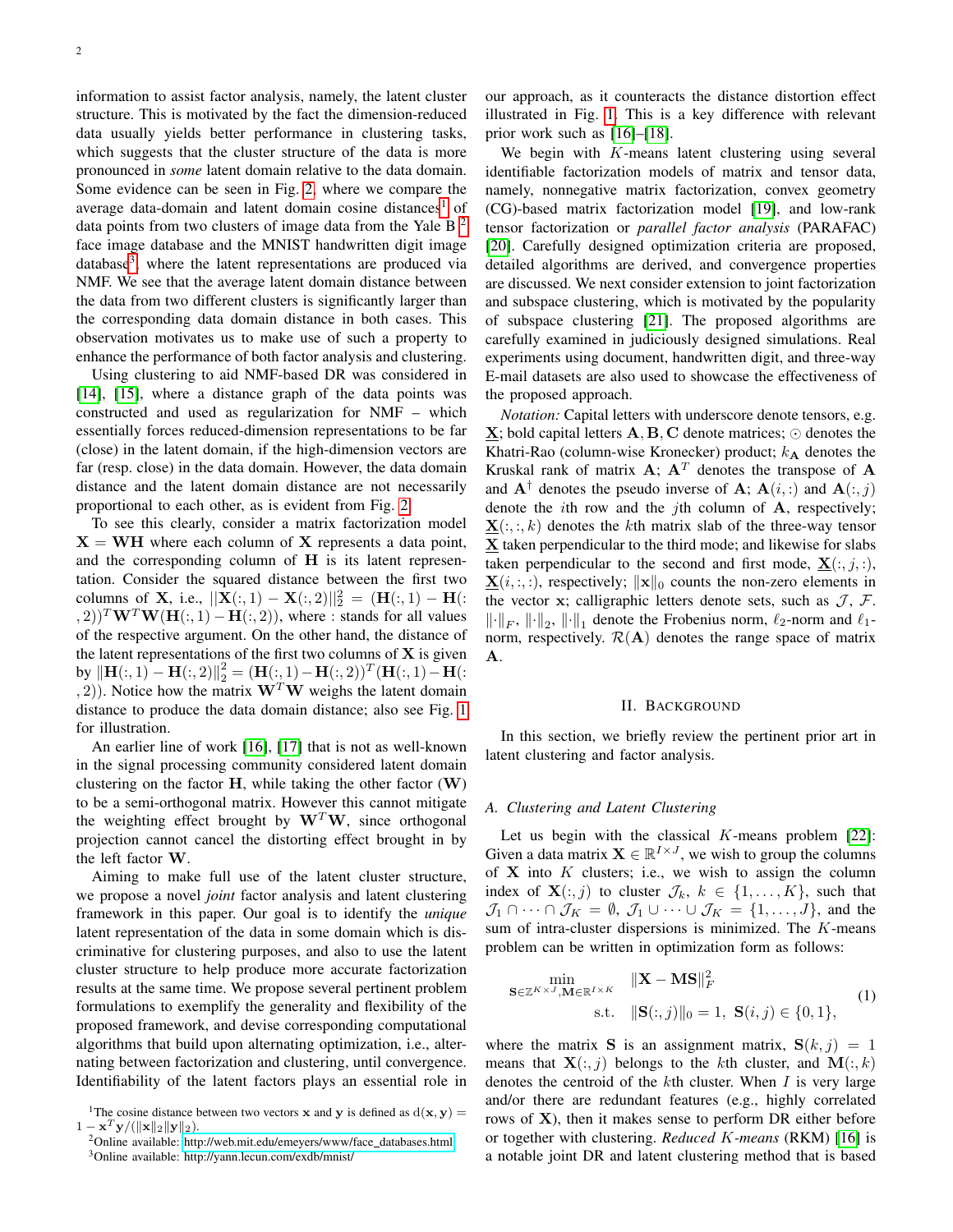on the following formulation:

<span id="page-2-0"></span>
$$
\begin{aligned}\n\min_{\mathbf{S} \in \mathbb{Z}^{K \times J}, \mathbf{M} \in \mathbb{R}^{F \times K}, \mathbf{P} \in \mathbb{R}^{I \times F}} & \|\mathbf{X} - \mathbf{PMS}\|_F^2 \\
\text{s.t.} & \|\mathbf{S}(:,j)\|_0 = 1, \ \mathbf{S}(i,j) \in \{0, 1\}, \\
\mathbf{P}^T \mathbf{P} = \mathbf{I},\n\end{aligned}
$$
\n
$$
(2)
$$

where P is a tall semi-orthogonal matrix. Essentially, RKM aims at factoring **X** into  $\mathbf{H} = \mathbf{M}\mathbf{S} \in \mathbb{R}^{I \times F}$  and **P**, while enforcing a cluster structure on the columns of  $H$ which is conceptually joint factorization and latent clustering. However, such a formulation loses generality since  $F$  (the rank of the model) cannot be smaller than  $K$  (the number of clusters); otherwise, the whole problem is ill-posed. Note that in practice, the number of clusters and the rank of  $X$  are not necessarily related; forcing a relationship between them (e.g.,  $F = K$ ) can be problematic from an application modeling perspective. In addition, the cluster structure is imposed as a straight jacket in latent space (no residual deviation, modeled by  $\bf{R}$  in  $\bf{P}(MS + R)$  is allowed in [\(2\)](#page-2-0)), and this is too rigid in some applications.

Another notable formulation that is related to but distinct from RKM is *factorial* K*-means* (FKM) [\[17\]](#page-11-12):

$$
\begin{aligned} \mathbf{S} \in \mathbb{Z}^{K \times J}, & \mathbf{M} \in \mathbb{R}^{F \times K}, & \mathbf{P} \in \mathbb{R}^{F \times I} \quad \| \mathbf{P}^T \mathbf{X} - \mathbf{M} \mathbf{S} \|^2_F \\ \text{s.t.} \quad & \| \mathbf{S}(:,j) \|_0 = 1, \ \mathbf{S}(i,j) \in \{0,1\}, \\ & \mathbf{P}^T \mathbf{P} = \mathbf{I}. \end{aligned}
$$
\n(3)

FKM seeks a 'good projection' of the data such that the projected data can be better clustered, and essentially performs clustering on  $\mathbf{P}^T \mathbf{W} \mathbf{H}$  if **X** admits a low-dimensional factorization as  $X = WH$ . FKM does not force a coupling between  $K$  and  $F$ , and takes the latent modeling error into consideration. On the other hand, FKM ignores the part of X that is outside the chosen subspace, so it seeks *some* discriminative subspace where the projections cluster well, but ignores variation in the orthogonal complement of P, since

$$
\begin{aligned} \|\mathbf{X} - \mathbf{PMS}\|_F^2 &= \|[ \mathbf{P} \ \mathbf{P}_\perp]^T (\mathbf{X} - \mathbf{PMS}) \|_F^2, \\ &= \|\mathbf{P}^T \mathbf{X} - \mathbf{MS}\|_F^2 + \|\mathbf{P}_\perp^T \mathbf{X}\|_F^2 \,, \end{aligned}
$$

where  $P_{\perp}$  is a basis for the orthogonal complement of P. So the cost of RKM equals the cost function of FKM plus a penalty for the part of  $X$  in the orthogonal complement space. FKM was later adapted in [\[18\]](#page-11-13), where a similar formulation was proposed to combine orthogonal factorization and sparse subspace clustering.

Seeking an orthogonal projection may not be helpful in terms of revealing the cluster structure of H, since  $P<sup>T</sup>W$ is still a general (oblique) linear transformation that acts on the columns of H, potentially distorting cluster structure, even if P is a basis for W.

## *B. Identifiable Factorization Models*

Unlike RMK and FKM that seek an orthogonal factor or projection matrix P, in this work, we propose to perform latent clustering using *identifiable* low-rank factorization models for matrices and tensors. The main difference in our approach is that we exploit identifiability of the latent factors to help unravel the hidden cluster structure, and in return improve factorization accuracy at the same time. This is sharply different from orthogonal projection models, such as RKM and FKM. Some important factorization models are succinctly reviewed

*1) Nonnegative Matrix Factorization (NMF):* Low-rank matrix factorization models are in general non-unique, but nonnegativity can help in this regard [\[9\]](#page-11-5), [\[10\]](#page-11-6). Loosely speaking, if  $X = WH$ , where W and  $H<sup>T</sup>$  are (element-wise) nonnegative and have sufficiently sparse columns and sufficiently spread rows (over the nonnegative orthant), then any nonnegative  $(W, H)$  satisfying  $X = WH$  can be expressed as  $\tilde{W} = W \Pi D$  and  $\tilde{H} = D^{-1} \Pi^{T} H$ , where D is a full rank diagonal nonnegative matrix and  $\Pi$  is permutation matrix – i.e., W and H are *essentially* unique, or, identifiable up to a common column permutation and scaling-counterscaling. In practice, NMF is posed as a bilinear optimization problem,

next.

<span id="page-2-1"></span>
$$
\min_{\mathbf{W}, \mathbf{H}} \|\mathbf{X} - \mathbf{W}\mathbf{H}\|_{F}^{2}
$$
\n
$$
\text{s.t. } \mathbf{W} \ge 0, \ \mathbf{H} \ge 0.
$$
\n
$$
(4)
$$

NMF is an NP-hard optimization problem. Nevertheless, many algorithms give satisfactory results in practice; see [\[23\]](#page-12-0). Notice that scaling

The plain NMF formulation [\(4\)](#page-2-1) may yield arbitrary nonnegative scaling of the columns of  $W$  and the rows of  $H$  due tho the inherent scaling / counter-scaling ambiguity, which can distort distances. This can be avoided by adding a normbalancing penalty

<span id="page-2-2"></span>
$$
\min_{\mathbf{W}, \mathbf{H}} \|\mathbf{X} - \mathbf{W}\mathbf{H}\|_{F}^{2} + \mu(\|\mathbf{W}\|_{F}^{2} + \|\mathbf{H}\|_{F}^{2})
$$
\n
$$
\text{s.t. } \mathbf{W} \ge \mathbf{0}, \ \mathbf{H} \ge \mathbf{0}.\tag{5}
$$

It can be easily shown [\[11\]](#page-11-7) that an optimum solution of [\(5\)](#page-2-2) must satisfy  $\left\|\mathbf{W}(:, f)\right\|_2 = \left\|\mathbf{H}(f, :)\right\|_2, \ \forall f.$ 

*2) Volume Minimization (VolMin)-Based Factorization:* NMF has been widely used because it works well in many applications. If W or H is dense, however, then the NMF criterion in [\(4\)](#page-2-1) cannot identify the true factors, which is a serious drawback for several applications. Recent research has shown that this challenge can be overcome using *Volume Minimization* (VolMin)-based structured matrix factorization methods [\[19\]](#page-11-14), [\[24\]](#page-12-1)–[\[26\]](#page-12-2) In the VolMin model, the columns of **H** are assumed to live in the unit simplex, i.e.,  $\mathbf{1}^T \mathbf{H}(:,j) = 1$ and  $H(:, j) \ge 0$  for all j, which is meaningful in applications like document clustering [\[24\]](#page-12-1), hyperspectral imaging [\[27\]](#page-12-3), and probability mixture models [\[28\]](#page-12-4). Under this structural constraint, W and H are sought via finding a minimumvolume simplex which encloses all the data columns  $X(:, j)$ . In optimization form, the VolMin problem can be expressed as follows:

<span id="page-2-3"></span>
$$
\begin{aligned}\n\min_{\mathbf{W} \in \mathbb{R}^{I \times F}, \mathbf{H} \in \mathbb{R}^{F \times J}} & \text{vol}(\mathbf{W}) \\
& \text{s.t.} \quad \mathbf{X} = \mathbf{W} \mathbf{H} \\
& \mathbf{H} \geq \mathbf{0}, \ \mathbf{1}^T \mathbf{H} = \mathbf{1}^T,\n\end{aligned}
$$
\n(6)

where  $vol(\cdot)$  measures the volume of the simplex spanned by the columns of  $W$  and is usually a function associated with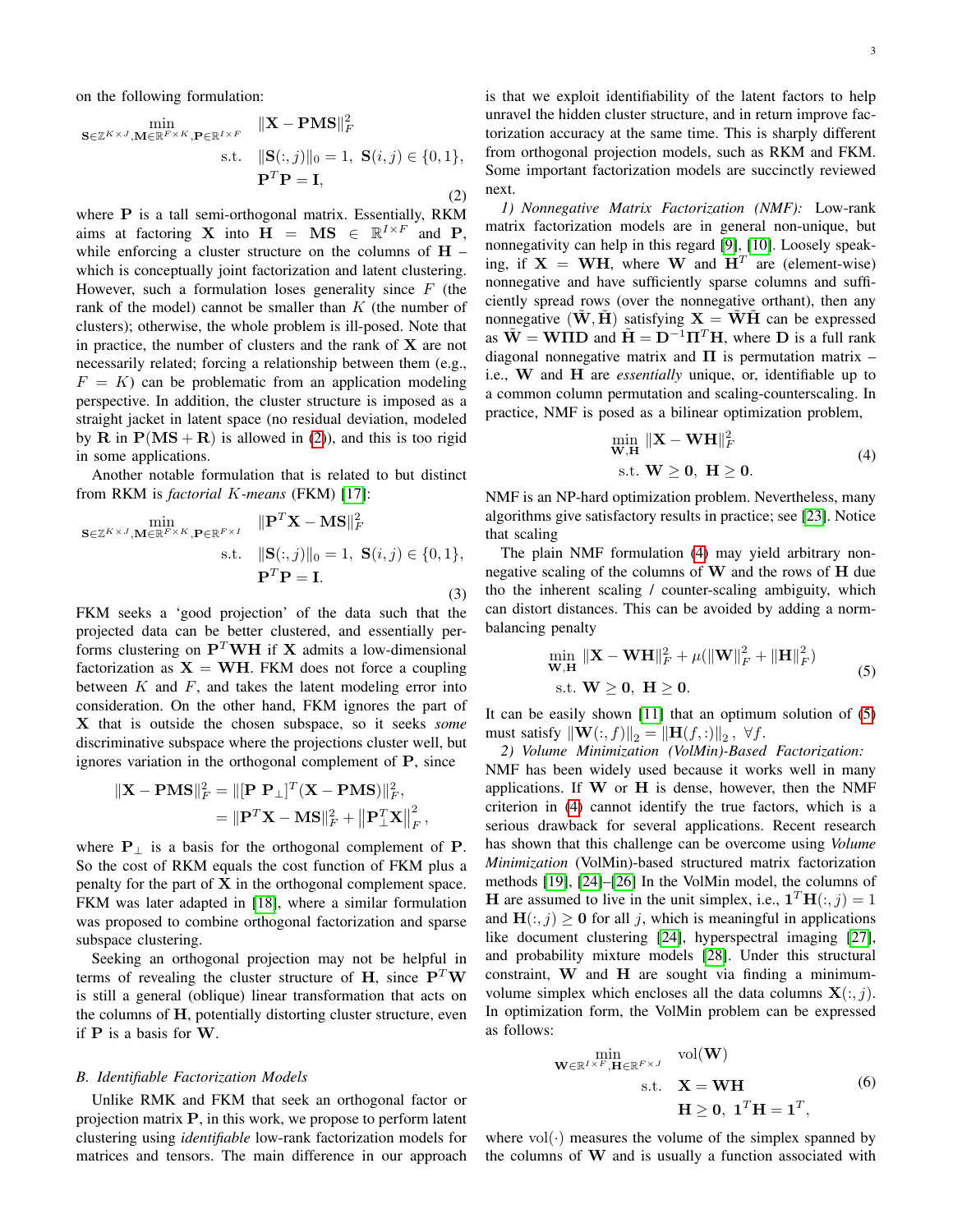the determinant of W or  $W<sup>T</sup>W$  [\[19\]](#page-11-14), [\[24\]](#page-12-1)–[\[26\]](#page-12-2). Notably, it was proven in [\[19\]](#page-11-14) that the optimal solution of [\(6\)](#page-2-3) is WII and  $\Pi^T H$ , where  $\Pi$  is again a permutation matrix, if the  $H(:, j)$ 's are sufficient spread in the probability simplex and W is full column rank. Notice that W can be dense and even contain negative or complex elements, and still uniqueness can be guaranteed via VolMin.

*3) Parallel Factor Analysis (PARAFAC):* For tensor data (i.e., data indexed by more than two indices) low-rank factorization is unique under mild conditions [\[29\]](#page-12-5), [\[30\]](#page-12-6). Lowrank tensor decomposition is known as *parallel factor analysis* (PARAFAC) or canonical (polyadic) decomposition (CAN-DECOMP or CPD). For example, for a three-way tensor  $\underline{\mathbf{X}}(i, j, l) = \sum_{f=1}^{F} \mathbf{A}(i, f) \mathbf{B}(j, f) \mathbf{C}(l, f)$ , if

$$
k_{\mathbf{A}} + k_{\mathbf{B}} + k_{\mathbf{C}} \ge 2F + 2,\tag{7}
$$

where  $k_{\mathbf{A}}$  is the Kruskal rank of  $\mathbf{A}$ , if  $(\mathbf{A}, \mathbf{B}, \mathbf{C})$  is such that  $\underline{\mathbf{X}}(i, j, k) = \sum_{f=1}^{F} \tilde{\mathbf{A}}(i, f) \tilde{\mathbf{B}}(j, f) \tilde{\mathbf{C}}(k, f)$ , then  $\mathbf{A} = \tilde{\mathbf{A}} \mathbf{\Pi} \mathbf{\Lambda}_1$ ,  $B = \tilde{B} \Pi \Lambda_2$ ,  $C = \tilde{C} \Pi \Lambda_3$ , where  $\Pi$  is a permutation matrix and  $\{\Lambda_i\}_{i=1}^3$  are diagonal scaling matrices such that  $\prod_{i=1}^{3} \Lambda_i = I$ . Not that **A**, **B** and **C** do not need to be fullcolumn rank for ensuring identifiability.

Making use of the Khatri-Rao product, the tensor factorization problem can be written as

$$
\min_{\mathbf{A}, \mathbf{B}, \mathbf{C}} \|\mathbf{X}_{(1)} - (\mathbf{C} \odot \mathbf{B})\mathbf{A}^T\|_F^2, \tag{8}
$$

where  $X_{(1)}$  is a matrix unfolding of the tensor  $X$ . There are three matrix unfoldings for this three-way tensor that admit similar model expressions (because one can permute modes and A, B, C accordingly)

$$
\mathbf{X}_{(1)} = [\text{vec}(\mathbf{X}(1,:;)), \cdots, \text{vec}(\mathbf{X}(I,:;))]
$$

$$
\mathbf{X}_{(2)} = [\text{vec}(\mathbf{X}(:,1,:)), \cdots, \text{vec}(\mathbf{X}(:,J,:))]
$$

$$
\mathbf{X}_{(3)} = [\text{vec}(\mathbf{X}(:,:,1)), \cdots, \text{vec}(\mathbf{X}(:,:,K))].
$$

Like NMF case, PARAFAC is NP-hard in general, but there exist many algorithms offering good performance and flexibility to incorporate constraints, e.g., [\[31\]](#page-12-7), [\[32\]](#page-12-8).

Our work brings these factor analysis models together with a variety of clustering tools ranging from  $K$ -means to  $K$ -subspace [\[21\]](#page-11-16), [\[33\]](#page-12-9) clustering to devise novel joint factorization and latent clustering formulations and companion algorithms that outperform the prior art – including two-step and joint approaches, such as RKM and FKM.

#### III. PROPOSED APPROACH

## *A. Problem Formulation*

Suppose that  $X \approx WH \in \mathbb{R}^{I \times J}$ , for some element-wise nonnegative  $\mathbf{W} \in \mathbb{R}^{I \times F}$  and  $\mathbf{H} \in \mathbb{R}^{F \times J}$ , where the columns of  $H$  are clustered around  $K$  centroids. A natural problem formulation is then

<span id="page-3-0"></span>
$$
\min_{\substack{\mathbf{W}\in\mathbb{R}^{I\times F},\mathbf{H}\in\mathbb{R}^{F\times J}\\ \mathbf{S}\in\mathbb{Z}^{K\times J},\mathbf{M}\in\mathbb{R}^{F\times K}}} \|\mathbf{X}-\mathbf{W}\mathbf{H}\|_{F}^{2} + \lambda \|\mathbf{H}-\mathbf{M}\mathbf{S}\|_{F}^{2}
$$
\n
$$
\text{s.t.} \quad \mathbf{W}\geq \mathbf{0}, \quad \mathbf{H}\geq \mathbf{0},
$$
\n
$$
\|\mathbf{S}(:,j)\|_{0} = 1, \ \mathbf{S}(k,j) \in \{0,1\},
$$
\n(9)



<span id="page-3-1"></span>Fig. 3. Normalization in the latent domain helps bringing data points together, creating tight cluster structures. Figure generated by taking a plain NMF on two clusters of documents from Reuters-21578 dataset. Left: 2 dimensional representations of documents; Right: the normalized representations.

where the second term is a  $K$ -means penalty that enforces the clustering prior on the columns of H, and the tuning parameter  $\lambda > 0$  balances data fidelity and the clustering prior. This formulation admits a *Maximum A Posteriori* (MAP) interpretation, if  $X = W(MS + E_2) + E_1$ , where the datadomain noise  $E_1$  and the latent-domain noise  $E_2$  are both drawn from i.i.d. (independent and identically distributed) Gaussian distribution and independent of each other, with variance  $\sigma_1^2$  and  $\sigma_2^2$ , respectively, and  $\lambda = \frac{\sigma_1^2}{\sigma_2^2}$ .

Assuming that  $(W, H)$  satisfy NMF identifiability conditions, and that  $E_1$  is negligible (i.e., NMF is exact), H will be exactly recovered and thus clustering will be successful as well. In practice of course the factorization model (DR) will be imperfect, and so the clustering penalty will help obtain a more accurate factorization, and in turn better clustering. Note that this approach decouples  $K$  and  $F$ , because it uses a clustering penalty instead of the hard constraint  $H = MS$  that RKM uses, which results in rank-deficiency when  $F < K$ .

Formulation [\(9\)](#page-3-0) may seem intuitive and well-motivated from a MAP point of view, but there are some caveats. These are discussed next.

#### *B. Design Considerations*

The first problem is scaling. In  $(9)$ , the regularization on  $H$ implicitly favors a small-norm  $H$ , since if  $H$  is small, then simply taking  $M = 0$  works. On the other hand, the first term is invariant with respect to scaling of H, so long as this is compensated in W. To prevent this, we introduce norm regularization for W, resulting in

$$
\min_{\mathbf{W}, \mathbf{H}, \mathbf{S}, \mathbf{M}} \quad \|\mathbf{X} - \mathbf{W}\mathbf{H}\|_{F}^{2} + \lambda \|\mathbf{H} - \mathbf{M}\mathbf{S}\|_{F}^{2} + \eta \|\mathbf{W}\|_{F}^{2}
$$
\n
$$
\text{s.t.} \quad \mathbf{W} \ge \mathbf{0}, \quad \mathbf{H} \ge \mathbf{0},
$$
\n
$$
\|\mathbf{S}(:,j)\|_{0} = 1, \ \mathbf{S}(k, j) \in \{0, 1\}.
$$
\n(10)

Note that  $\|\mathbf{W}\|_1$  can be used instead of  $\|\mathbf{W}\|_F^2$  to encourage sparsity, if desired.

Another consideration is more subtle. In many applications, such as document clustering, it has been observed [\[34\]](#page-12-10), [\[35\]](#page-12-11) that the correlation coefficient or cosine similarity are more appropriate for clustering than Euclidean distance. We have observed that this is also true for latent clustering, which speaks for the need for normalization in the latent domain.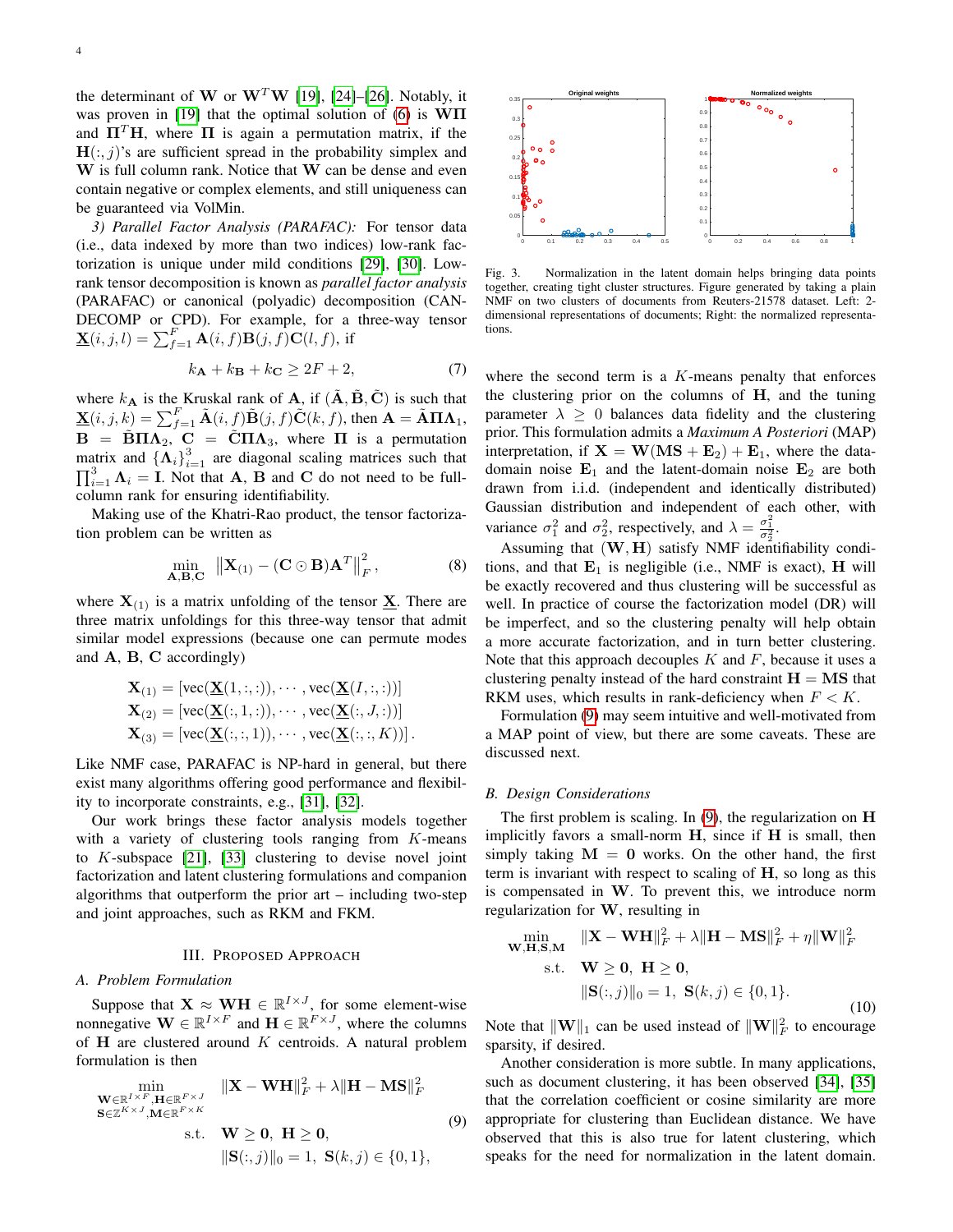Corroborating evidence is provided in Fig. [3,](#page-3-1) which shows the latent representations of two document clusters from the Reuters-25718 dataset. These representations were extracted by plain NMF using  $F = 2$ . In Fig. [3,](#page-3-1) the latent representations on the left are difficult to cluster, especially those close to the origin, but after projection onto the unit  $\ell_2$ -norm ball (equivalent to using cosine similarity to cluster the points on the left) the cluster structure becomes more evident on the right.

If  $K$ -means is applied in the data domain, the cosine similarity metric can be incorporated easily: by normalizing the data columns using their  $\ell_2$ -norms in advance, K-means is effectively using cosine dissimilarity as the distance measure. In our context, however, naive adoption of the cosine similarity for the clustering part can complicate things, since  $H$  changes in every iteration. To accommodate this, we reformulate the problem as follows.

<span id="page-4-0"></span>
$$
\min_{\mathbf{W}, \mathbf{H}} \|\mathbf{X} - \mathbf{W}\mathbf{H}\mathbf{D}\|_{F}^{2} + \lambda \|\mathbf{H} - \mathbf{M}\mathbf{S}\|_{F}^{2} + \eta \|\mathbf{W}\|_{F}^{2}
$$
  
\n
$$
\text{s.M.}\{d_{j}\}_{i=1}^{J}
$$
  
\n
$$
\text{s.t. } \mathbf{W} \ge \mathbf{0}, \ \mathbf{H} \ge \mathbf{0}, \ \|\mathbf{H}(:,j)\|_{2} = 1, \ \forall j,
$$
  
\n
$$
\mathbf{D} = \text{Diag}(d_{1}, ..., d_{J}),
$$
  
\n
$$
\|\mathbf{S}(:,j)\|_{0} = 1, \ \mathbf{S}(k, j) \in \{0, 1\}.
$$
\n(11)

Introducing the diagonal matrix  $D$  is crucial: It allows us to fix the columns of H onto the unit  $\ell_2$ -norm ball without loss of generality of the factorization model.

The formulation in [\(11\)](#page-4-0) can be generalized to tensor factorization models. Consider a three-way tensor  $\underline{\mathbf{X}} \in \mathbb{R}^{I \times J \times L}$ with loading factors  $\mathbf{A} \in \mathbb{R}^{I \times F}$ ,  $\mathbf{B} \in \mathbb{R}^{J \times F}$ ,  $\mathbf{C} \in \mathbb{R}^{L \times F}$ . Assuming that *rows* of A can be clustered into K groups, the *joint tensor factorization and* A*-mode latent clustering problem* can be formulated as

<span id="page-4-2"></span>
$$
\min_{\mathbf{A}, \mathbf{B}, \mathbf{C}} \|\mathbf{X}_{(1)} - (\mathbf{C} \odot \mathbf{B})(\mathbf{D}\mathbf{A})^T\|_F^2 + \lambda \|\mathbf{A} - \mathbf{S}\mathbf{M}\|_F^2
$$
  
\n
$$
\mathbf{s}, \mathbf{M}, \{d_{\ell}\}_{\ell=1}^L
$$
\n
$$
+ \eta \|\mathbf{B}\|_F^2 + \eta \|\mathbf{C}\|_F^2
$$
  
\ns.t.  $\mathbf{A}, \mathbf{B}, \mathbf{C} \geq \mathbf{0}, \|\mathbf{A}(\ell, :)\|_2 = 1, \forall \ell,$   
\n $\mathbf{D} = \text{Diag}(d_1, ..., d_I),$   
\n $\|\mathbf{S}(i, :)\|_0 = 1, \ \mathbf{S}(i, k) \in \{0, 1\}, \ \forall i, k,$ \n(12)

where the regularization terms  $\|\mathbf{B}\|_F^2$  and  $\|\mathbf{C}\|_F^2$  are there to control scaling. If one wishes to perform latent clustering in more modes, then norm regularization can be replaced by  $K$ means regularization for B and/or C modes as well. It is still important to have norm regularization for those modes that do not have K-means regularization.

An interesting point worth mentioning is that if one adopts VolMin as factorization criterion, then introducing D is not necessary, since VolMin already confines  $H(:, j)$  on the unit- $(\ell_1$ -)norm ball. We also do not need to regularize with the norm of  $W$ , since in this case the scaling of  $W$  cannot be arbitrary. This yields

<span id="page-4-1"></span>
$$
\min_{\mathbf{W}, \mathbf{H}} \|\mathbf{X} - \mathbf{W}\mathbf{H}\|_{F}^{2} + \beta \cdot \text{vol}(\mathbf{W}) + \lambda \|\mathbf{H} - \mathbf{M}\mathbf{S}\|_{F}^{2}
$$
\n
$$
\text{s.t. } \mathbf{H} \geq \mathbf{0}, \ \mathbf{1}^{T}\mathbf{H} = \mathbf{1}^{T},
$$
\n
$$
\|\mathbf{S}(:,j)\|_{0} = 1, \ \mathbf{S}(k,j) \in \{0,1\}.
$$
\n(13)

# *C. Extension: Joint Factor Analysis and Subspace Clustering*

In addition to considering Problems [\(11\)](#page-4-0)-[\(13\)](#page-4-1), we also consider their subspace clustering counterparts, i.e., with Kmeans penalties replaced by subspace clustering ones. Subspace clustering deals with data that come from a union of subspaces [\[36\]](#page-12-12). Specifically, consider  $\mathbf{X}(:, j) \in \mathcal{R}(\mathbf{W}(:, \mathcal{F}_k)),$ where  $\mathcal{F}_k$  denotes an index set of a subset of W's columns,  $\mathcal{F}_1 \cap \cdots \cap \mathcal{F}_K = \emptyset$  and  $\mathcal{F}_1 \cup \cdots \cup \mathcal{F}_K = \{1, \ldots, K\}$ . Also assume that  $\mathcal{R}(\mathbf{W}(:, \mathcal{F}_1)) \cap \cdots \cap \mathcal{R}(\mathbf{W}(:, \mathcal{F}_K)) = \{0\}$ , which is the independent subspace model [\[21\]](#page-11-16). Then, it is evident that

$$
\mathbf{H}(f,\mathcal{J}_k)=\mathbf{0},\ f\notin\mathcal{F}_k,\quad \mathbf{H}(\mathcal{F}_k,j)=\mathbf{0},\ j\notin\mathcal{J}_k,
$$

where  $\mathcal{J}_k$  denotes the set of indices of columns of **X** in cluster k, i.e.  $\mathbf{X}(:, \mathcal{J}_k) \in \mathcal{R}(\mathbf{W}(:, \mathcal{F}_k)).$ 

Under this data structure, consider a simple example: if  $I =$  $J = F = 4$ ,  $K = 2$ ,  $\mathcal{F}_1 = \{1, 2\}$  and  $\mathcal{F}_2 = \{3, 4\}$ , then **H** is a block diagonal matrix where the nonzero diagonal blocks are  $2 \times 2$ . From this illustrative example, it is easy to see that the columns of H also come from different subspaces. The difference is that these subspaces that are spanned by  $H(:,\mathcal{J}_k)$ and  $H(:,\mathcal{J}_\ell)$  are not only independent, but also orthogonal to each other – which are much easier to distinguish. This suggests that performing subspace clustering on H is more appealing.

In [\[18\]](#page-11-13), Patel *et al.* applied joint dimensionality reduction and subspace clustering on  $P^T X$  using a semi-orthogonal P, which is basically the same idea as FKM, but using subspace clustering instead of K-means as in FKM. However, as we discussed before, when W and H are identifiable, taking advantage of the identifiability of the factors can further enhance the performance and should therefore be preferred in this case.

Many subspace clustering formulations such as those in [\[37\]](#page-12-13), [\[38\]](#page-12-14) can be integrated into our framework, but we limit ourselves to simple K-subspace clustering, and assume that the number of subspaces K and subspace dimensions  $\{r_i\}_{i=1}^K$ are known, for simplicity. Taking joint NMF and  $K$ -subspace clustering as an example, we can express the problem as

<span id="page-4-3"></span>
$$
\min_{\mathbf{W}, \mathbf{H}} \|\mathbf{X} - \mathbf{W}\mathbf{H}\|_{F}^{2} + \eta \|\mathbf{W}\|_{F}^{2}
$$
\n
$$
\mathbf{s}_{,} \{\theta_{j}, \mu_{k}, \mathbf{U}_{k}\}\n+ \lambda \sum_{j=1}^{J} \sum_{k=1}^{K} \mathbf{S}(k, j) \|\mathbf{H}(:, j) - \mu_{k} - \mathbf{U}_{k} \theta_{j}\|_{F}^{2}
$$
\n
$$
\text{s.t. } \mathbf{W} \geq \mathbf{0}, \mathbf{H} \geq \mathbf{0},
$$
\n
$$
\mathbf{U}_{k}^{T} \mathbf{U}_{k} = \mathbf{I}, \forall k,
$$
\n
$$
\|\mathbf{S}(:, j)\|_{0} = 1, \mathbf{S}(k, j) \in \{0, 1\},
$$
\n(14)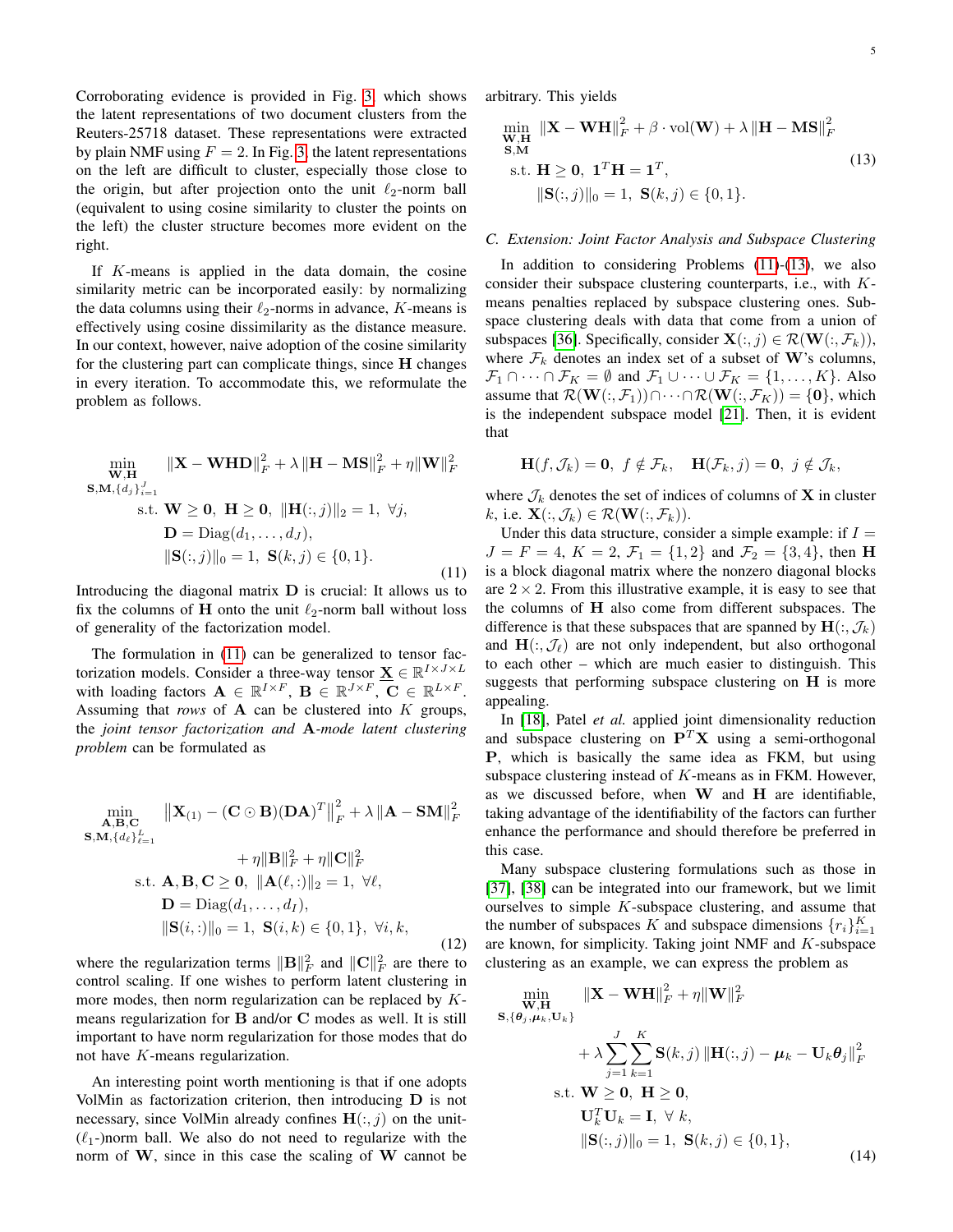where S is again a cluster assignment variable,  $U_k$  denotes an orthogonal basis of the columns of  $H$  which lie in the  $k$ th cluster,  $\mu_k$  is a mean vector of the *k*th cluster, and  $\theta_j \in \mathbb{R}^{r_k \times 1}$ is the coordinates of the jth vector in the subspace. As in the VolMin case, subspace clustering is also insensitive to the scaling of  $H(:, j)$ , since the metric for measuring distance to a cluster centroid is the distance to a subspace. Therefore, the constraints that were added for normalizing  $H(:, j)$  can be removed.

# IV. OPTIMIZATION ALGORITHMS

In this section, we provide algorithms for dealing with the various problems formulated in the previous section. The basic idea is alternating optimization – breaking the variables down to blocks and solving the partial problems one by one. Updating strategies and convergence properties are also discussed.

# *A. Joint NMF and* K*-means (JNKM)*

We first consider [\(11\)](#page-4-0) and [\(12\)](#page-4-2). For ease of exposition, we use [\(11\)](#page-4-0) as a working example. Generalization to Problem [\(12\)](#page-4-2) is straightforward. Our basic strategy is to alternate between updating W, H, S, M, and  $\{d_i\}_{i=1}^I$  one at a time, while fixing the others. For the subproblems w.r.t. S and M, we propose to use the corresponding (alternating) steps of classical  $K$ -means [\[39\]](#page-12-15). The minimization w.r.t. H needs more effort, due to the unit norm and nonegativity constraints. Here, we propose to employ a variable-splitting strategy. Specifically, we consider the following optimization surrogate:

<span id="page-5-0"></span>
$$
\begin{aligned}\n\min_{\mathbf{W}, \mathbf{H}, \mathbf{Z}, \mathbf{S}, \mathbf{M}, \{d_i\}_{i=1}^I} & \|\mathbf{X} - \mathbf{W} \mathbf{H} \mathbf{D}\|_F^2 + \lambda \|\mathbf{H} - \mathbf{M} \mathbf{S}\|_F^2 \\
&\quad + \eta \|\mathbf{W}\|_F^2 + \mu \|\mathbf{H} - \mathbf{Z}\|_F^2 \\
\text{s.t.} & \mathbf{W} \geq \mathbf{0}, \ \mathbf{H} \geq \mathbf{0}, \ \|\mathbf{Z}(:,j)\|_2 = 1, \ \forall j, \\
\mathbf{D} = \text{Diag}(d_1, \dots, d_J), \\
\|\mathbf{S}(:,i)\|_0 = 1, \ \mathbf{S}(k, j) \in \{0, 1\}, \ \forall k, j,\n\end{aligned}
$$
\n(15)

where  $\mu \geq 0$  and **Z** is a slack variable. Note that **Z** is introduced to 'split' the effort of dealing with  $H \ge 0$  and  $\|\mathbf{H}(:, j)\|_2 = 1$  in two different subproblems. Notice that when  $\mu = +\infty$ , [\(15\)](#page-5-0) is equivalent to [\(11\)](#page-4-0); in practice, a large  $\mu$  can be employed to enforce  $H \approx Z$ .

Problem [\(15\)](#page-5-0) can be handled as follows. First, H can be updated by solving

$$
\mathbf{H} \leftarrow \arg\min_{\mathbf{H} \geq \mathbf{0}} \|\mathbf{X} - \mathbf{W}\mathbf{H}\mathbf{D}\|_F^2 + \lambda \|\mathbf{H} - \mathbf{M}\mathbf{S}\|_F^2
$$
  
+  $\mu \|\mathbf{H} - \mathbf{Z}\|_F^2$ , (16)

which can be easily converted to a nonnegative least squares (NLS) problem, and efficiently solved to optimality by many existing methods. Here, we employ an alternating direction method of multipliers (ADMM)-based [\[40\]](#page-12-16) algorithm to solve Problem [\(16\)](#page-5-1). The update of W, i.e.,

$$
\mathbf{W} \leftarrow \arg\min_{\mathbf{W} \geq 0} \ \|\mathbf{X} - \mathbf{W}\mathbf{H}\mathbf{D}\|_F^2 + \eta \|\mathbf{W}\|_F^2, \qquad (17)
$$

is also an NLS problem. The subproblem w.r.t.  $d_i$  admits closed-form solution,

$$
d_j \leftarrow \mathbf{b}_j^T \mathbf{X}(:,j) / (\mathbf{b}_j^T \mathbf{b}_j),
$$
 (18)

where  $\mathbf{b}_j = \mathbf{WH}(:,j)$ . The update of  $\mathbf{Z}(:,j)$  is also closedform,

$$
\mathbf{Z}(:,j) \leftarrow \frac{\mathbf{H}(:,j)}{\|\mathbf{H}(:,j)\|_2}.\tag{19}
$$

The update of  $M$  comes from the  $K$ -means algorithm. Let  $\mathcal{J}_k = \{j \mid \mathbf{S}(k, j) = 1\}$ . Then

<span id="page-5-4"></span>
$$
\mathbf{M}(:,k) \leftarrow \frac{\sum_{j \in \mathcal{J}_k} \mathbf{H}(:,j)}{|\mathcal{J}_k|}.
$$
 (20)

The update of  $S$  also comes from the  $K$ -means algorithm

<span id="page-5-2"></span>
$$
\mathbf{S}(\ell,j) \leftarrow \begin{cases} 1, & \ell = \arg \min_k & \|\mathbf{H}(:,j) - \mathbf{M}(:,k)\|_2 \\ 0, & \text{otherwise.} \end{cases}
$$
(21)

The overall algorithm alternates between updates [\(16\)](#page-5-1)-[\(21\)](#page-5-2).

# *B. Joint NTF and* K*-means (JTKM)*

As in the JNKM case, we employ variable splitting and introduce a Z variable to [\(12\)](#page-4-2)

<span id="page-5-3"></span>
$$
\min_{\mathbf{A}, \mathbf{B}, \mathbf{C}} \| \mathbf{X}_{(1)} - (\mathbf{C} \odot \mathbf{B})(\mathbf{D}\mathbf{A})^T \|_F^2 + \lambda \| \mathbf{A} - \mathbf{S}\mathbf{M} \|_F^2
$$
  
\n
$$
\mathbf{s}, \mathbf{M}, \{d_{\ell}\}_{\ell=1}^L + \eta (\|\mathbf{B}\|_F^2 + \|\mathbf{C}\|_F^2) + \mu \| \mathbf{A} - \mathbf{Z} \|_F^2
$$
  
\ns.t.  $\mathbf{A}, \mathbf{B}, \mathbf{C} \geq \mathbf{0}, \| \mathbf{Z}(\ell, :) \|_2 = 1, \forall \ell,$   
\n $\mathbf{D} = \text{Diag}(d_1, ..., d_I),$   
\n $||\mathbf{S}(i, :)||_0 = 1, \ \mathbf{S}(i, k) \in \{0, 1\}, \ \forall i, k,$  (22)

The algorithm for dealing with Problem [\(22\)](#page-5-3) is similar to that of the NMF case. By treating  $X_{(1)}$  as  $X$ ,  $(B \odot C)$  as W and  $A<sup>T</sup>$  as H, the updates of A, D, Z, S and M are the same as those in the previous section. To update  $B$  and  $C$ , we make use of the other two matrix unfoldings

$$
\mathbf{B} \leftarrow \arg\min_{\mathbf{B}\geq\mathbf{0}} \left\| \mathbf{X}_{(2)} - (\mathbf{C} \odot \mathbf{D} \mathbf{A}) \mathbf{B}^T \right\|_F^2 + \eta \left\| \mathbf{B} \right\|_F^2, (23a)
$$

$$
\mathbf{C} \leftarrow \arg\min_{\mathbf{C}\geq\mathbf{0}} \left\| \mathbf{X}_{(3)} - (\mathbf{B} \odot \mathbf{D} \mathbf{A}) \mathbf{C}^T \right\|_F^2 + \eta \left\| \mathbf{C} \right\|_F^2. (23b)
$$

These are nonnegative linear least squares problems, and thus can be efficiently solved.

# *C. Joint VolMin and* K*-means (JVKM)*

<span id="page-5-1"></span>For VolMin-based factorization, one major difficulty is dealing with the volume measure  $vol(W)$ , which is usually defined as  $vol(\mathbf{W}) = det(\mathbf{W}^T \mathbf{W})$  [\[19\]](#page-11-14), [\[24\]](#page-12-1), [\[25\]](#page-12-17). If clustering is the ultimate objective, however, we can employ more crude volume measures for the sake of computational simplicity. With this in mind, we propose to employ the following approximation of simplex volume [\[41\]](#page-12-18):  $vol(\mathbf{W}) \approx$  $\sum_{f=1}^F \sum_{\ell>f}^F \|\mathbf{W}(:, f) - \mathbf{W}(:, \ell)\|_2^2 = \text{Tr}(\mathbf{W} \mathbf{G} \mathbf{W}^T)$ , where  $G = FI - I1<sup>T</sup>$ . The regularizer  $Tr(WGW<sup>T</sup>)$  measures the volume of the simplex that is spanned by the columns of W by simply measuring the distances between the vertices. This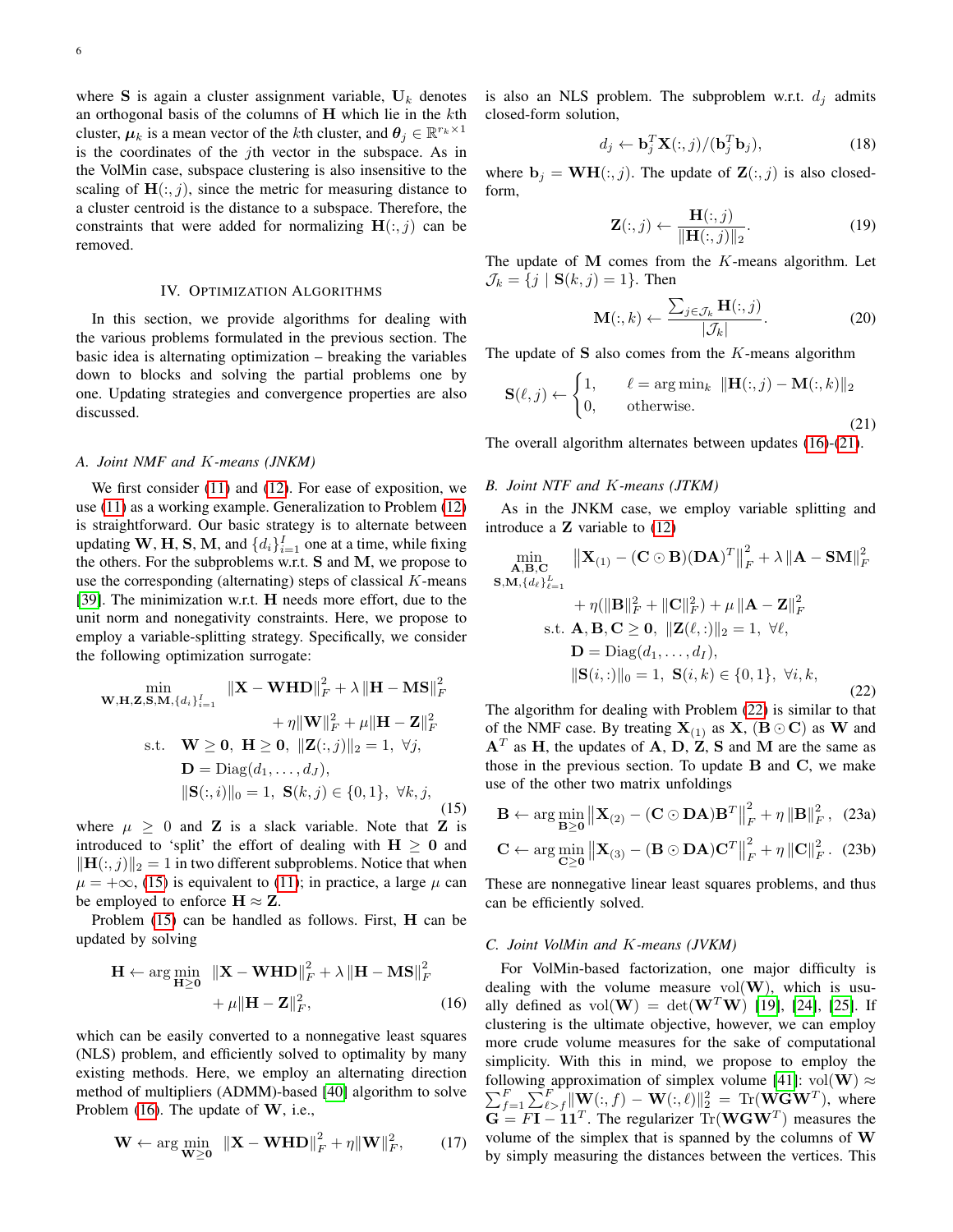approximation is coarse, but reasonable. Hence, Problem [\(13\)](#page-4-1) can be tackled using a four-block BCD, i.e.,

$$
\mathbf{W} \leftarrow \arg\min_{\mathbf{W}} \quad \|\mathbf{X} - \mathbf{W}\mathbf{H}\|_{F}^{2} + \beta \text{Tr}(\mathbf{W}\mathbf{G}\mathbf{W}^{T}), \qquad (24a)
$$

$$
\mathbf{H} \leftarrow \arg\min_{\mathbf{1}^T \mathbf{H} = \mathbf{1}^T, \mathbf{H} \ge 0} \qquad \|\mathbf{X} - \mathbf{W}\mathbf{H}\|_F^2 + \lambda \|\mathbf{H} - \mathbf{M}\mathbf{S}\|_F^2
$$
\n(24b)

Note that Problem [\(24a\)](#page-6-0) is a convex quadratic problem that has closed-form solution, and Problem [\(24b\)](#page-6-1) is a simplexconstrained least squares problem that can be solved efficiently via many solvers. The updates for  $M$  and  $S$  are still given by [\(20\)](#page-5-4) and [\(21\)](#page-5-2).

# *D. Joint NMF and* K*-subspace (JNKS)*

Similar to JNKM, the updates of  $W$ ,  $H$  in [\(14\)](#page-4-3) are both NLS problems, and can be easily handled. To update the subspace and the coefficients, we need to solve a  $K$ -subspace clustering problem [\[21\]](#page-11-16)

<span id="page-6-2"></span>
$$
\min_{\{\mathbf{U}_k\}, \{\boldsymbol{\mu}_k\}, \{\boldsymbol{\theta}_j\}} \sum_{j=1}^J \sum_{k=1}^K \mathbf{S}(k, j) \|\mathbf{H}(:, j) - \boldsymbol{\mu}_k - \mathbf{U}_k \boldsymbol{\theta}_j\|_F^2
$$
\n
$$
\text{s.t. } \mathbf{U}_k^T \mathbf{U}_k = \mathbf{I}, \ \forall \ k.
$$
\n(25)

Let  $\mathbf{H}(:, \mathcal{F}_k)$  denote the data points in cluster k, and  $\mathbf{\Theta}_k :=$  ${\theta_i | j \in \mathcal{F}_k}$ . We can equivalently write [\(25\)](#page-6-2) as

$$
\min_{\{\mathbf{U}_k\}, \{\boldsymbol{\mu}_k\}, \{\boldsymbol{\Theta}_k\}} \sum_{k=1}^K \left\| \mathbf{H}(:, \mathcal{F}_k) - \boldsymbol{\mu}_k \mathbf{1}^T - \mathbf{U}_k \boldsymbol{\Theta}_k \right\|_F^2
$$
\n s.t.

\n
$$
\mathbf{U}_k^T \mathbf{U}_k = \mathbf{I}, \ \forall \ k.
$$
\n(26)

It can be readily seen that the update of each subspace is independent of the others. For cluster  $k$ , we first remove its center, and then take a SVD,

$$
\mu_k \leftarrow \frac{\mathbf{H}(:, \mathcal{F}_k)\mathbf{1}}{\|\mathbf{S}(k, :)\|_0},\tag{27a}
$$

$$
[\widehat{\mathbf{U}}, \widehat{\boldsymbol{\Sigma}}, \widehat{\mathbf{V}}^T] \leftarrow \text{svd}(\mathbf{H}(:, \mathcal{F}_k) - \boldsymbol{\mu}_k \mathbf{1}^T), \tag{27b}
$$

$$
\mathbf{U}_k \leftarrow \mathbf{U}(:,1:r_k),\tag{27c}
$$

$$
\Theta_k \leftarrow \widehat{\Sigma} (1:r_k, 1:r_k) \widehat{\mathbf{V}}(:, 1:r_k)^T. \tag{27d}
$$

To update the subspace assignment S, we solve

$$
\min_{\mathbf{S}} \sum_{j=1}^{J} \sum_{k=1}^{K} \mathbf{S}(k, j) \|\mathbf{H}(:, j) - \boldsymbol{\mu}_{k} - \mathbf{U}_{k} \boldsymbol{\theta}_{j}\|_{F}^{2}
$$
\n
$$
\text{s.t. } \|\mathbf{S}(:, j)\|_{0} = 1, \ \mathbf{S}(k, j) \in \{0, 1\}. \tag{28}
$$

With dist(j, k) :=  $\left\| (\mathbf{I} - \mathbf{U}_k \mathbf{U}_k^T) (\mathbf{H}(:,j) - \boldsymbol{\mu}_k) \right\|_2$ , the update of S is given by [\[21\]](#page-11-16)

$$
\mathbf{S}(\ell,j) \leftarrow \begin{cases} 1 & \ell = \operatorname{argmin}_k \operatorname{dist}(j,k) \\ 0 & \text{otherwise.} \end{cases}
$$
 (29)

#### *E. Convergence Properties*

<span id="page-6-0"></span>The proposed algorithms, i.e., JNKM, JVKM, JTKM, and their subspace clustering counterparts, share some similar traits. Specifically, all algorithms solve the conditional updates (block minimization problems) optimally. From this it follows that

<span id="page-6-1"></span>Property 1 *JNKM, JTKM, and JVKM, yield a non-increasing cost sequence in terms of their respective cost functions in* [\(15\)](#page-5-0)*,* [\(22\)](#page-5-3)*, and* [\(13\)](#page-4-1)*, respectively. The same property is true for their subspace clustering counterparts.*

Monotonicity is important in practice  $-$  it ensures that an algorithm makes progress in every iteration towards the corresponding design objective. In addition, it leads to convergence of the cost sequence when the cost function is bounded from below (as in our case), and such convergence can be used for setting up stopping criteria in practice.

In terms of convergence of the iterates (the sequence of 'interim' solutions), when using a cyclical block updating strategy all algorithms fall under the Gauss-Seidel block coordinate descent (BCD) framework, however related convergence results [\[42\]](#page-12-19) cannot be applied because some blocks involve *nonconvex* constraints. If one uses a more expensive (non-cyclical) update schedule, then the following holds.

Property 2 *If the blocks are updated following the maximum block improvement (MBI) strategy (also known as the Gauss-Southwell rule), then every limit point of the solution sequence produced by JNKM, JTKM, and JVKM is a blockwise minimum of* [\(15\)](#page-5-0)*,* [\(22\)](#page-5-3)*, and* [\(13\)](#page-4-1)*, respectively. A blockwise minimum is a point where it is not possible to reduce the cost by changing any single block while keeping the others fixed.*

The MBI update rule [\[43\]](#page-12-20) is similar to BCD, but it does not update the blocks cyclically. Instead, it tries updating each block in each iteration, but actually updates only the block that brings the biggest cost reduction. The MBI result can be applied here since we solve each block subproblem to optimality. The drawback is that MBI is a lot more expensive per iteration. If one is interested in obtaining a converging subsequence, then a practical approach is to start with cyclical updates, and then only use MBI towards the end for 'last mile' refinement. We use Gauss-Seidel in our simulations, because it is much faster than MBI.

#### V. SYNTHETIC DATA STUDY

In this section, we use synthetic data to explore scenarios where the proposed algorithms show promising performance relative to the prior art. We will consider real datasets that are commonly used as benchmarks in the next section.

Our algorithms simultaneously *estimate* the latent factors and *cluster*, so we need a metric to assess estimation accuracy, and another for clustering accuracy. For the latter, we use the ratio of correctly clustered points over the total number of points (in  $[0, 1]$ , the higher the better)  $[14]$ ,  $[15]$ . Taking into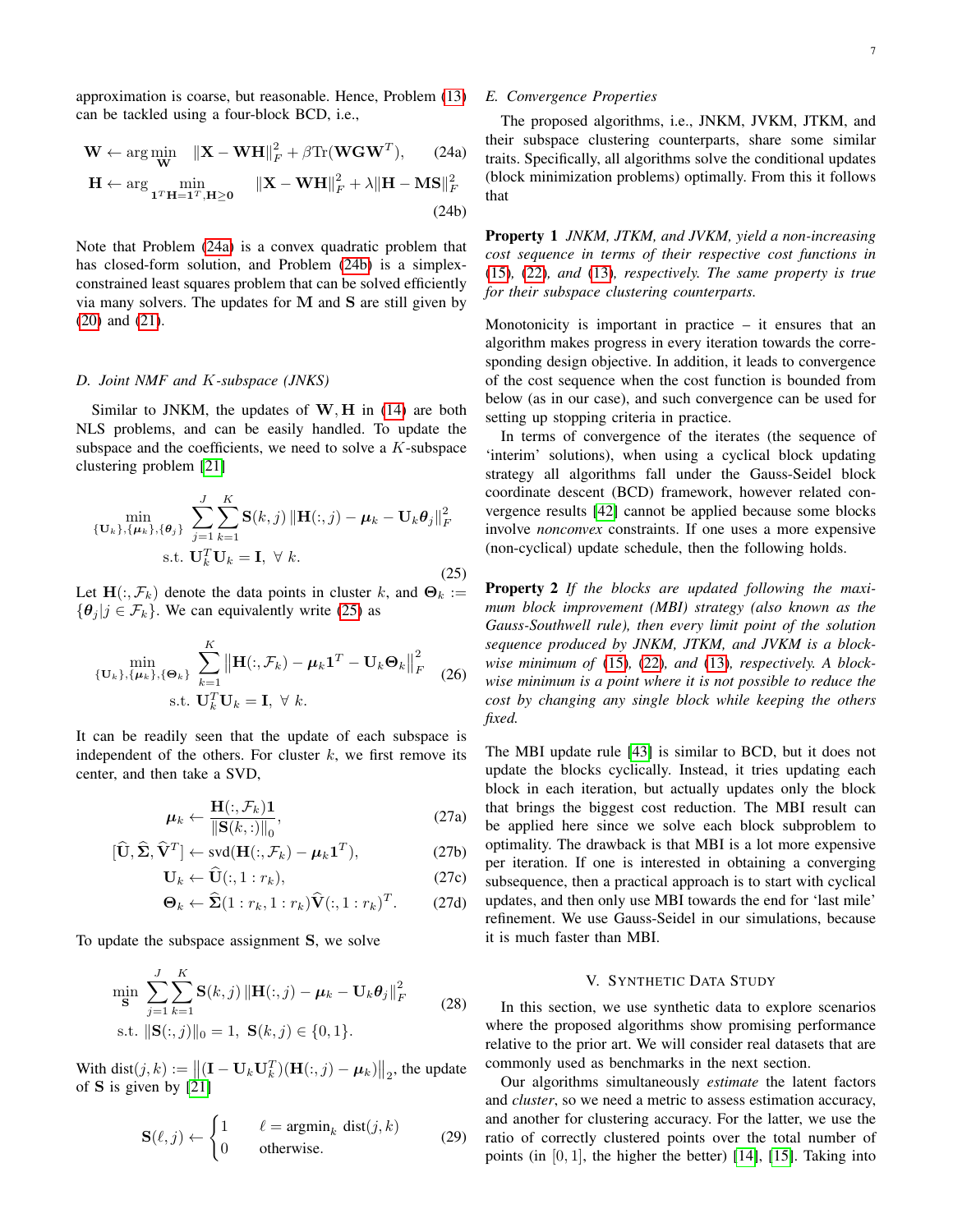account the inherent column permutation and scaling indeterminacy in estimating the latent factor matrices, estimation accuracy is measured via the following *matched* mean-squareerror measure (MSE, for short)

$$
\text{MSE} = \min_{\substack{\pi \in \Pi, \\ c_1, ..., c_F \in \{\pm 1\} }} \frac{1}{F} \sum_{f=1}^F \left\| \frac{\mathbf{W}(:, f)}{\|\mathbf{W}(:, f)\|_2} - c_f \frac{\hat{\mathbf{W}}(:, \pi_f)}{\|\hat{\mathbf{W}}(:, \pi_f)\|_2} \right\|^2_2
$$

where  $W$  and  $\hat{W}$  represents the ground truth factor and the estimated factor, respectively, Π is the set of all permutations of the set  $\{1, \dots, F\}$ ,  $\boldsymbol{\pi} = [\pi_1, \dots, \pi_F]^T$  is there to resolve the permutation ambiguity, and  $c_f$  to resolve the sign ambiguity when there is no nonnegativity constraint.

# *A. Joint Matrix Factorization and Latent* K*-means*

We generate synthetic data according to

$$
\mathbf{X} = \mathbf{W}(\mathbf{MS} + \mathbf{E}_2) + \mathbf{E}_1,
$$
  
= \mathbf{W}\mathbf{H} + \mathbf{E}\_1, (30)

where X is the data matrix, W is the basis matrix,  $H =$  $MS + E_2$  is the factor where the clustering structure lies in, M and S are the centroid matrix and the assignment matrix, respectively, and  $\mathbf{E}_i$  for  $i = 2, 1$  denote the modeling errors and the measurement noise, respectively. We define the Signal to Noise Ratio (SNR) in the data and latent space, respectively, as  $SNR_1 = \frac{\|\mathbf{W}\mathbf{H}\|_F^2}{\|\mathbf{E}_1\|_F^2}$  and  $SNR_2 = \frac{\|\mathbf{M}\mathbf{S}\|_F^2}{\|\mathbf{E}_2\|_F^2}$ .  $SNR<sub>1</sub>$  is the 'conventional'  $SNR<sub>1</sub>$  that characterizes the data corruption level, and  $SNR<sub>2</sub>$  is for characterizing the latent domain modeling errors. All the simulation results are obtained by averaging 100 Monte Carlo trials.

We employ several clustering and factorization algorithms as baselines, namely, the original  $K$ -means, the reduced  $K$ means (RKM), the factorial  $K$ -means algorithm (FKM), and a simple two-stage combination of nonnegative matrix factorization (NMF) and  $K$ -means (NMF-KM).

We first test the algorithms under an NMF model. Specifically,  $\mathbf{W} \in \mathbb{R}^{I \times F}$  is drawn from i.i.d. standard Gaussian distribution, with all negative entries set to zero. H is generated with the following steps:

- 1) Generate  $\mathbf{M} \in \mathbb{R}^{F \times K}$  by setting the first F columns as unit vectors (to ensure identifiability of the NMF model), i.e.  $\mathbf{M}(:, 1 : F) = \mathbf{I}$ , and entries in the remaining  $K - F$ columns are randomly generated from an i.i.d. uniform distribution in [0, 1]; set  $\mathbf{S} \in \mathbb{R}^{K \times J}$  as  $\mathbf{S} = [\mathbf{I}, \mathbf{I}, \cdots, \mathbf{I}]$ ;
- 2) Draw  $\mathbf{E}_2$  from an i.i.d. standard Gaussian distribution, set  $H \leftarrow MS + E_2$  and perform the following steps

$$
\mathbf{H} \leftarrow (\mathbf{H})_+, \tag{31a}
$$

$$
\mathbf{E}_2 \leftarrow \mathbf{H} - \mathbf{MS},\tag{31b}
$$

$$
\mathbf{E}_2 \leftarrow \gamma \mathbf{E}_2, \tag{31c}
$$

$$
\mathbf{H} \leftarrow \mathbf{MS} + \mathbf{E}_2, \tag{31d}
$$

where  $\gamma$  in [\(31c\)](#page-7-0) is a scaling constant determined by the desired SNR<sub>2</sub>, and  $(\cdot)_+$  takes the nonnegative part of its argument. We may need to repeat the above steps [\(31a\)](#page-7-1)∼[\(31d\)](#page-7-2) several times, till we get a nonnegative

<span id="page-7-3"></span>TABLE I CLUSTERING AND FACTORIZATION ACCURACY FOR IDENTIFIABLE NMF VS. SNR<sub>2</sub>, FOR  $I = 50, J = 1000, F = 7, K = 10, SNR<sub>1</sub> = 15$  DB.

|                         | $SNR_2$ [dB] |          | 6        | 9        | 12       | 15       | 18       |
|-------------------------|--------------|----------|----------|----------|----------|----------|----------|
|                         | KM           | 77.43    | 81.5     | 82.9     | 81.47    | 82.68    | 84.5     |
|                         | <b>RKM</b>   | 77.51    | 76.62    | 73.71    | 72.43    | 71.35    | 71.63    |
| AC[%]<br>$\overline{ }$ | FKM          | 15.12    | 15.68    | 16.6     | 17.14    | 37.5     | 59.74    |
|                         | JNKM         | 88.1     | 95.12    | 96.51    | 96.13    | 96.43    | 95.65    |
|                         | JVKM         | 75.84    | 83.87    | 87.87    | 89.96    | 90.27    | 89.36    |
|                         | NMF-KM       | 84.72    | 86.62    | 88.96    | 90.95    | 90.87    | 92.34    |
|                         | <b>JNKM</b>  | $-28.09$ | -27.82   | $-27.54$ | $-26.59$ | -26.91   | $-26.26$ |
| MSE[dB]                 | JVKM         | $-16.41$ | $-16.98$ | $-16.37$ | $-15.61$ | $-15.19$ | $-14.9$  |
|                         | NMF-KM       | $-27.09$ | $-26.75$ | $-26.7$  | $-25.58$ | $-26.05$ | $-25.31$ |
|                         | KМ           | 0.14     | 0.05     | 0.05     | 0.07     | 0.06     | 0.06     |
|                         | <b>RKM</b>   | 0.18     | 0.13     | 0.16     | 0.17     | 0.17     | 0.18     |
| TIME[s]                 | <b>FKM</b>   | 1.45     | 0.59     | 0.64     | 0.79     | 0.82     | 0.56     |
|                         | <b>JNKM</b>  | 3.37     | 2.99     | 3.13     | 3.22     | 3.06     | 3.36     |
|                         | <b>JVKM</b>  | 5.7      | 5.06     | 4.73     | 4.53     | 4.42     | 4.45     |
|                         | NMF-KM       | 0.76     | 0.68     | 0.73     | 0.83     | 0.75     | 0.86     |

 $H$  with desired  $SNR<sub>2</sub>$  (in our experience, usually one repetition suffices).

We then multiply W and H and add  $E_1$ , where  $E_1$  is drawn from an i.i.d. standard Gaussian distribution and scaled for the desired  $SNR_1$ . With this process, W and H are sparse and identifiable (when  $E_1 = 0$ ) with very high probability [\[9\]](#page-11-5), [\[10\]](#page-11-6). Finally, we replace  $3\%$  of the columns of X with all-ones vectors that act as outliers, which are common in practice.

Table [I](#page-7-3) presents the clustering accuracies of various algorithms using  $I = 50$ ,  $J = 1000$ ,  $F = 7$ , and  $K = 10$ . The MSEs of the estimated  $\bf{W}$  of the factorization-based algorithms are also presented. We set the parameters of the JNKM method to be  $\lambda = 1$ ,  $\mu = 100$  and  $\eta = 10^{-1}$ . Here,  $SNR_1$  is fixed to be 15 dB and  $SNR_2$  varies from 3 dB to 18 dB. The JNKM is initialized with an NMF solution [\[44\]](#page-12-21), and the JVKM is initialized with the SISAL [\[25\]](#page-12-17) algorithm. We see that, for all the SNR2's under test, the proposed JNKM yields the best clustering accuracies. RKM and FKM give poor clustering results since they cannot resolve the distortion brought by  $W$ , as we discussed before. Our proposed method works better than NMF-KM, since JNKM estimates H more accurately (cf. the MSEs of the estimated factor  $W$ ) – by making use of the cluster structure on H as prior information.

Note that in order to make the data fit the VolMin model, we normalized the columns of **X** to unit  $\ell_1$ -norm as suggested in [\[45\]](#page-12-22). Due to noise, such normalization cannot ensure that the data follow the VolMin model exactly, however we observe that the proposed JVKM formulation still performs well in this case.

<span id="page-7-2"></span><span id="page-7-1"></span><span id="page-7-0"></span>To better understand the reason why our method performs well, we present an illustrative example where the latent factor H lies in a two-dimensional subspace (so that it can be visualized), and has a clear cluster structure. The basis W is an  $8 \times 2$  matrix. The factor are generated such that the NMF model is identifiable. Fig. [4](#page-8-0) shows the true latent factors, together with those found by various methods. Clearly, W brings some distance distortion to the cluster structure in H (cf. top right subfigure). We see from this example that if the factorization model is identifiable, using the proposed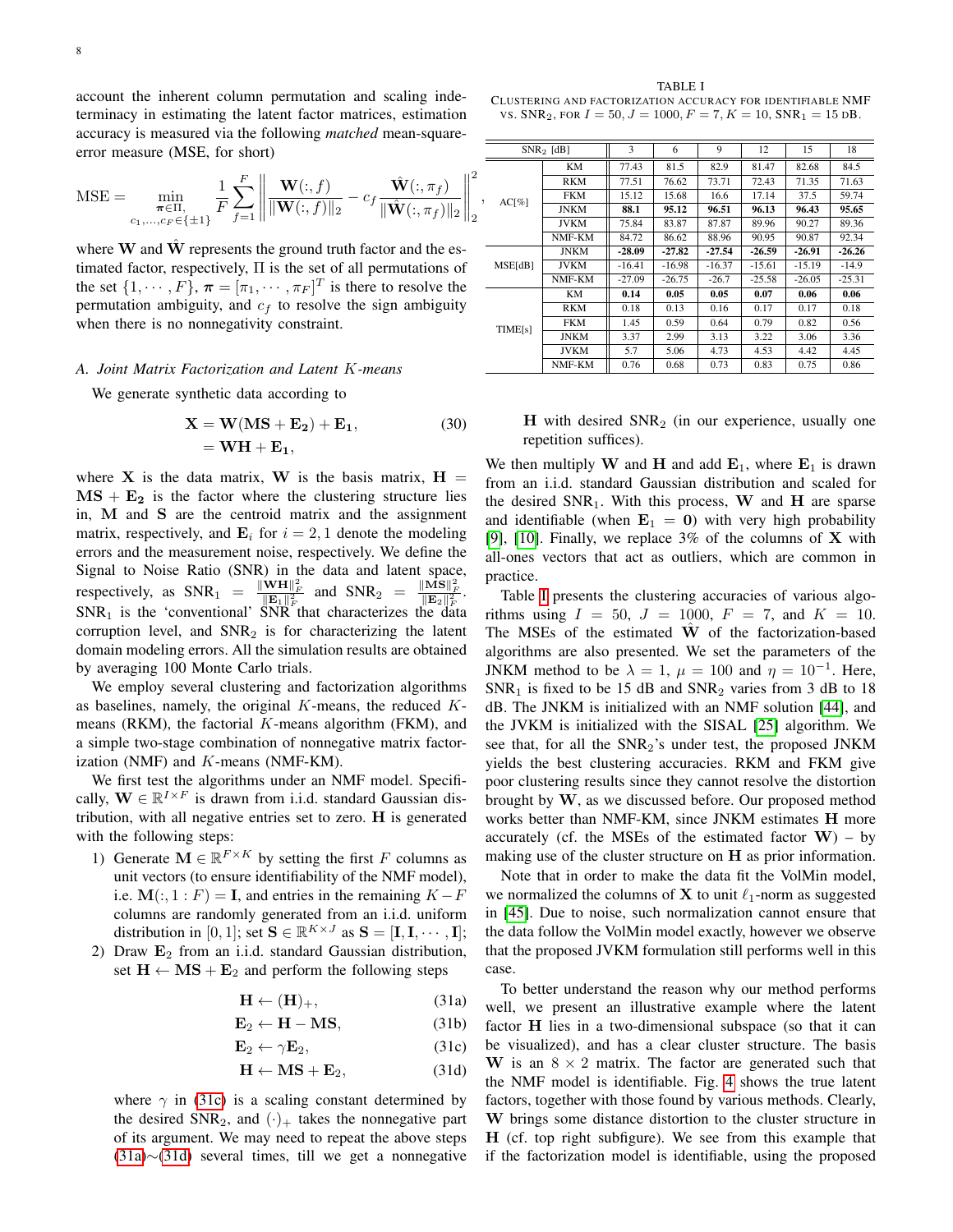<span id="page-8-1"></span>

|         | $SNR_1$ [dB] | 5        | 10       | 15       | 20       | 25       | 30       |
|---------|--------------|----------|----------|----------|----------|----------|----------|
|         | KM           | 78.65    | 77.89    | 82.89    | 84.53    | 88.43    | 86.97    |
|         | RKM          | 79.54    | 72.84    | 72.87    | 71.15    | 71.37    | 72.06    |
| AC[%]   | <b>FKM</b>   | 17.91    | 17.3     | 16.76    | 16.68    | 16.44    | 16.51    |
|         | <b>JNKM</b>  | 93.28    | 94.69    | 95.73    | 96.33    | 96.43    | 96.04    |
|         | <b>JVKM</b>  | 71.78    | 82.74    | 87.43    | 91.68    | 92.43    | 93.17    |
|         | NMF-KM       | 84.95    | 86.74    | 89.57    | 90.87    | 90.66    | 91.61    |
|         | <b>JNKM</b>  | $-18.03$ | -23.95   | -26.71   | $-27.17$ | $-27.09$ | $-26.19$ |
| MSE[dB] | JVKM         | $-4.66$  | $-12.19$ | $-15.96$ | $-20.21$ | $-25.14$ | -31.05   |
|         | NMF-KM       | $-17.63$ | $-23.36$ | $-26.29$ | $-27.48$ | $-27.76$ | $-27.13$ |
|         | KM           | 0.08     | 0.08     | 0.05     | 0.05     | 0.04     | 0.04     |
|         | RKM          | 0.18     | 0.18     | 0.16     | 0.14     | 0.11     | 0.11     |
| TIME[s] | <b>FKM</b>   | 0.68     | 0.7      | 0.66     | 0.69     | 0.61     | 0.67     |
|         | <b>JNKM</b>  | 3.1      | 3.29     | 3        | 3.13     | 2.99     | 2.92     |
|         | <b>JVKM</b>  | 3.21     | 3.83     | 4.57     | 5.12     | 5.01     | 4.94     |
|         | NMF-KM       | 0.74     | 0.75     | 0.7      | 0.66     | 0.64     | 0.62     |



<span id="page-8-2"></span>TABLE III SIMULATION COMPARISON OF THE CLUSTERING METHODS, IDENTIFIABLE NMF MODEL.  $I = 50, F = 7, J = 100K$ .

|         |             |        | 6       |          | 8        |         | 10       |          |
|---------|-------------|--------|---------|----------|----------|---------|----------|----------|
|         | <b>RKM</b>  | 79.97  | 78.57   | 76.6     | 76.16    | 75.48   | 75.22    | 75.54    |
| AC[%]   | <b>FKM</b>  | 47.75  | 34.01   | 27.32    | 21.96    | 18.45   | 16.55    | 15.14    |
|         | <b>JNKM</b> | 97.6   | 97.5    | 97.43    | 97.37    | 96.88   | 96.63    | 95.48    |
| MSE[dB] | <b>JNKM</b> | $-4.7$ | $-7.52$ | $-25.08$ | $-24.77$ | $-24.3$ | $-24.17$ | $-23.81$ |

approach helps greatly in removing the distance distortion brought by W, as indicated by the last row of Fig. [4.](#page-8-0) On the other hand, the other semi-orthogonal projection-based algorithms do not have this salient feature.

Table [II](#page-8-1) presents the results under various  $SNR<sub>1</sub>$ 's. Here, we fix  $SNR_2 = 10$  dB, and the other settings are the same as in the previous simulation. We see that the clustering accuracies are not so sensitive to  $SNR_1$ , and the proposed JNKM outperforms other methods in AC and MSE in most of the cases. Table [III](#page-8-2) presents the ACs and MSEs for fixed rank  $F = 7$  as the number of clusters K varies from 5 to 11. Here  $I = 50$ ,  $J = 100K$ , SNR<sub>1</sub> = 6dB, and SNR<sub>2</sub> = 8dB. We observe that the performance of all methods degrades when we add more clusters, which is expected. However, RKM and FKM suffer more than the proposed method.

In Fig. [5,](#page-8-3) we show the effect of changing  $\lambda$  in the JNKM formulation. We are particularly interested in this parameter since it plays an essential role in balancing the data fidelity and prior information. On the other hand, the parameter  $\mu$  for enforcing  $Z$  to be close to  $H$  can be set to a large number, e.g., 1000, and  $\eta$  for balancing the scaling of the factors can usually be set to a small number – and the algorithm is not sensitive to these two according to our experience. Here, the setting is  $I = 10$ ,  $J = 100$ ,  $F = 2$ , and the number of clusters is  $K = 2$ . The SNRs are set to SNR<sub>1</sub> = 5dB and  $SNR_2 = 30$ dB. From Fig. [5,](#page-8-3) we see that both the MSE and AC performance of JNKM is reasonably good for all the  $\lambda$ 's under test, although there does exist a certain  $\lambda$  giving the best performance ( $\lambda = 3000$  in this case).



<span id="page-8-0"></span>Fig. 4. Illustration of how linear transformation obscures the latent cluster structure, and how identifiable models can recover this cluster structure. Top left: true latent factor **H**; Top right: data domain  $X = WH + E_1$ , visualized using SVD (two principal components); Middle left: projected data found by RKM,  $\mathbf{P}^T \mathbf{X}$ ; Middle right: projected data found by FKM,  $\mathbf{P}^T \mathbf{X}$ ; Bottom left: H found by JNKM; Bottom right: HD found by JNKM. In the top right subfigure, the clustering accuracy of running K-means directly on the data is shown; for other figures, the clustering accuracy given by corresponding method is shown.

<span id="page-8-3"></span>Fig. 5. AC and MSE versus parameter  $\lambda$ 

So far we have been working with sparse nonnegative factors. Let us consider a general  $W$  and a  $H$  with columns in a simplex, i.e.  $\mathbf{1}^T \mathbf{H} = \mathbf{1}^T$ ,  $\mathbf{H} \geq 0$ , which finds various applications in machine learning, e.g., document and hyperspectral pixel clustering / classification [\[3\]](#page-11-1), [\[45\]](#page-12-22). We generate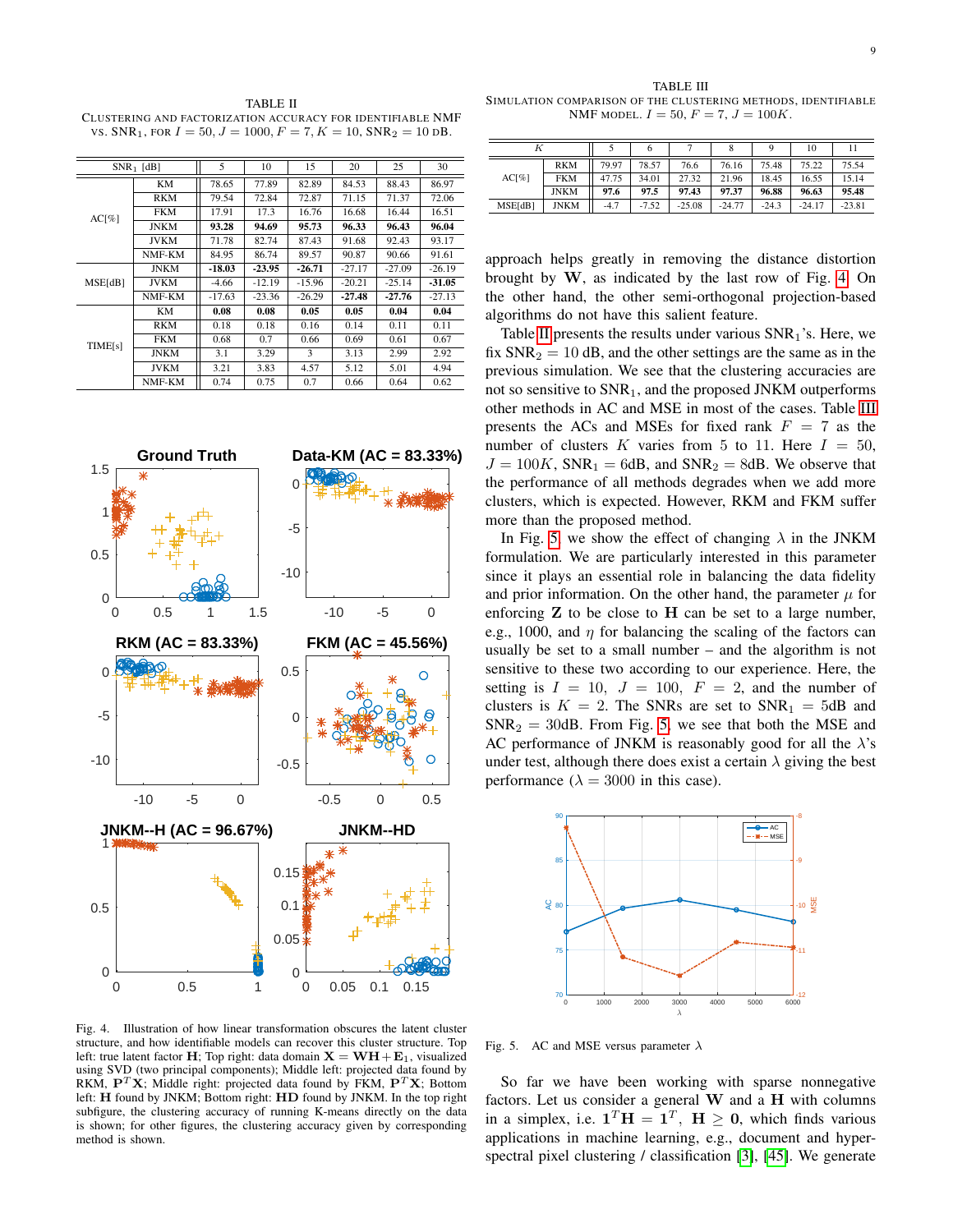<span id="page-9-0"></span>TABLE IV CLUSTERING AND FACTORIZATION ACCURACY FOR IDENTIFIABLE VOLMIN VS. SNR<sub>2</sub>, FOR  $I = 50, J = 1000, F = 7, K = 10$ .

|         | $SNR_2$ [dB] | 3        | 6        | 9        | 12       | 15       | 18       |
|---------|--------------|----------|----------|----------|----------|----------|----------|
|         | <b>KM</b>    | 61.01    | 73.82    | 74.59    | 73.53    | 74.66    | 75.04    |
|         | RKM          | 62.48    | 75.09    | 78.09    | 76.8     | 74.75    | 76.97    |
| AC[%]   | <b>FKM</b>   | 14.28    | 14.47    | 14.66    | 14.98    | 15       | 15.28    |
|         | <b>JNKM</b>  | 58.46    | 75.68    | 85.52    | 89.74    | 91.43    | 92.56    |
|         | <b>JVKM</b>  | 67.9     | 87.98    | 95.16    | 96.54    | 96.94    | 97.29    |
|         | VolMin-KM    | 64.85    | 81.7     | 87.31    | 89.31    | 88.59    | 89.78    |
|         | <b>JNKM</b>  | $-0.11$  | 0.03     | 0.22     | 0.21     | 0.34     | 0.62     |
| MSE[dB] | <b>JVKM</b>  | $-21.09$ | $-27.75$ | $-29.14$ | -29.79   | $-30.7$  | $-30.98$ |
|         | VolMin-KM    | $-11.88$ | $-15.18$ | $-15.16$ | $-15.58$ | $-15.84$ | $-15.86$ |
|         | KМ           | 0.14     | 0.11     | 0.07     | 0.06     | 0.06     | 0.06     |
|         | RKM          | 0.73     | 0.58     | 0.46     | 0.41     | 0.4      | 0.38     |
| TIME[s] | <b>FKM</b>   | 1.89     | 2.03     | 1.69     | 1.67     | 1.68     | 1.87     |
|         | <b>JNKM</b>  | 5.49     | 6.08     | 5.81     | 5.83     | 5.66     | 6.09     |
|         | <b>JVKM</b>  | 3.02     | 2.5      | 2.17     | 2.1      | 1.99     | 2.24     |
|         | VolMin-KM    | 1.68     | 1.57     | 1.46     | 1.43     | 1.39     | 1.39     |

H using the same steps as in the previous simulations with the centroid matrix  $M(:, k)$ 's being generated by putting a cluster near each unit vector, and several centroids randomly; under such setting, the identifiability conditions of the VolMin model are likely to hold [\[19\]](#page-11-14). Note that the entries of  $W$  are simply drawn from a zero-mean unit-variance i.i.d. Gaussian distribution, which means that  $W$  is a dense matrix and the identifiability of NMF does not hold – which differs from the previous simulations. Table [IV](#page-9-0) presents the results. We see that JNKM works worse relative to the previous simulation, since the generative model is not identifiable via NMF. However, JVKM works quite well since the VolMin identifiability holds regardless of the structure of  $W$ , so long as it is full column rank. This is also reflected in the MSE performance of VolMin and NMF.

In Table [V,](#page-9-1) we test the joint tensor factorization and latent clustering algorithm (JTKM). We generate a three-way tensor  $\underline{\mathbf{X}} \in \mathbb{R}^{I \times J \times L}$  with  $I = J = L = 30$  and loading factors  $\mathbf{A} \in \mathbb{R}^{I \times F}$ ,  $\mathbf{B} \in \mathbb{R}^{J \times F}$ ,  $\mathbf{C} \in \mathbb{R}^{L \times F}$ . To obtain  $\mathbf{A}$  with a cluster structure on its rows, we first generate a centroid matrix  $M = 2I + 11<sup>T</sup>$ , and then replicate its columns and add noise to create  $\ddot{A}$ . This way, the rows of  $\ddot{A}$  randomly scatter around the rows of M. Then we let  $A = DA$ , where D is a diagonal matrix whose diagonal elements are uniformly distributed between zero and one. Here, B and C are randomly drawn from an i.i.d. uniform distribution between zero and one. Gaussian noise is finally added to the obtained tensor. As in the matrix case,  $SNR_1$  denotes the SNR in the data domain, and  $SNR<sub>2</sub>$  the SNR in the latent domain. In this experiment we set  $SNR_1 = 20dB$ ,  $SNR_2 = 25dB$ . As before, to create more severe modeling error so that the situation is more realistic, we finally replace two slabs (i.e.,  $X(:, :, i)$ 's) with elements randomly distributed between zero and one; these slabs mimic outlying data that are commonly seen in practice.

We apply the tensor version of the formulation in [\(15\)](#page-5-0) to factor the synthesized tensors for various  $F = K$ . For each parameter setting, 100 independent trials are performed with randomly generated tensors, and the results are the average of all these trials. As shown in Tab. [V,](#page-9-1) the proposed approach consistently yields higher clustering accuracy, and lower MSEs than plain NTF. This suggests that the clustering regularization

<span id="page-9-1"></span>TABLE V MSE AND CLUSTERING ACCURACY OF JTKM VS. NTF FOR VARIOUS  $F = K$ .

| AC[%]   | <b>JTKM</b> | 92.97    | 74.17    | 72.33    | 74.2     | 76.93    | 78.4     | 79.47    |
|---------|-------------|----------|----------|----------|----------|----------|----------|----------|
|         | <b>NTF</b>  | 80.5     | 64.8     | 62       | 62.63    | 62       | 62.2     | 62.7     |
| MSE[dB] | <b>JTKM</b> | $-22.54$ | $-12.45$ | $-10.04$ | $-10.81$ | $-12.08$ | $-12.92$ | $-13.84$ |
|         | <b>NTF</b>  | $-21.52$ | $-11.51$ | $-9.66$  | $-10.47$ | $-11.53$ | $-12.28$ | $-13.34$ |

TABLE VI SIMULATION COMPARISON OF PROPOSED JNKS WITH LS3C

<span id="page-9-3"></span>

| $SNR_2$ [dB] |                   |          |          |          |          |          |          |          |
|--------------|-------------------|----------|----------|----------|----------|----------|----------|----------|
| AC[%]        | LS <sub>3</sub> C | 82.9     | 87.45    | 89.51    | 91.9     | 93.74    | 94.14    | 95.81    |
|              | <b>JNKS</b>       | 87.65    | 91.17    | 92.87    | 94.39    | 95.91    | 97.15    | 97.93    |
| MSE[dB]      | <b>JNKS</b>       | $-13.84$ | $-15.52$ | $-15.96$ | $-15.75$ | $-17.37$ | $-16.78$ | $-17.24$ |

does help in better estimating the latent factors, and yields a higher clustering accuracy.

To conclude this section, we present a simulation where the latent data representations lie in different subspaces. We apply the joint factorization and latent subspace clustering algorithm to deal with this situation. As a baseline, the latent space sparse subspace clustering (LS3C) method [\[18\]](#page-11-13) is employed. The idea of LS3C is closely related to FKM, except that the latent clustering part is replaced by sparse subspace clustering. We construct a dataset with data that lie in two independent two-dimensional subspaces. We set  $I = 10$ ,  $J = 200$ ,  $F = 4$ and  $K = 2$ ; each subspace contains 100 data columns. As before, we add noise in the latent domain, as well as the data domain. The SNR in data domain is fixed at  $SNR_1 = 30$  dB, and the SNR in the latent domain varies. The parameters of our formulation are set to  $\lambda = 1$  and  $\mu = 0.5$ . For LS3C, we used the code and parameters provided by the authors<sup>[4](#page-9-2)</sup>. The results are shown in Table [VI.](#page-9-3) As can be seen, our method recovers the factors well, and always gets higher clustering accuracy.

# VI. REAL-DATA VALIDATION

# *A. Document Clustering*

We first test our proposed approach on the document clustering problem. In this problem, the data matrix  $X$  is a word-document matrix, the columns of  $W$  represent  $F$  leading topics in this collection of documents, and  $H(f, \ell)$  denotes the weight that indicates how much document  $\ell$  is related to topic  $f$ . We use a subset of the Reuters-21[5](#page-9-4)78 corpus<sup>5</sup> as in [\[14\]](#page-11-9), which contains 8,213 documents from 41 categories. The number of words (features) is 18,933. Following standard preprocessing, each document is represented as a term-frequencyinverse-document-frequency (tf-idf) vector, and *normalized cut weighting* is applied; see [\[46\]](#page-12-23), [\[47\]](#page-12-24) for details.

We apply JNKM and JVKM to the pre-processed data. A regularized NMF-based approach, namely, *locally consistent concept factorization* (LCCF) [\[14\]](#page-11-9) is employed as the baseline. LCCF is considered state-of-the-art for clustering the Reuters corpus; it makes use of data-domain similarity to enforce latent

<span id="page-9-4"></span><span id="page-9-2"></span><sup>4</sup>Available online at [http://www.rci.rutgers.edu/](http://www.rci.rutgers.edu/~vmp93/Software.html)∼vmp93/Software.html <sup>5</sup>Online at: [http://www.daviddlewis.com/resources/testcollections/](http://www.daviddlewis.com/resources/testcollections/reuters21578/) [reuters21578/](http://www.daviddlewis.com/resources/testcollections/reuters21578/)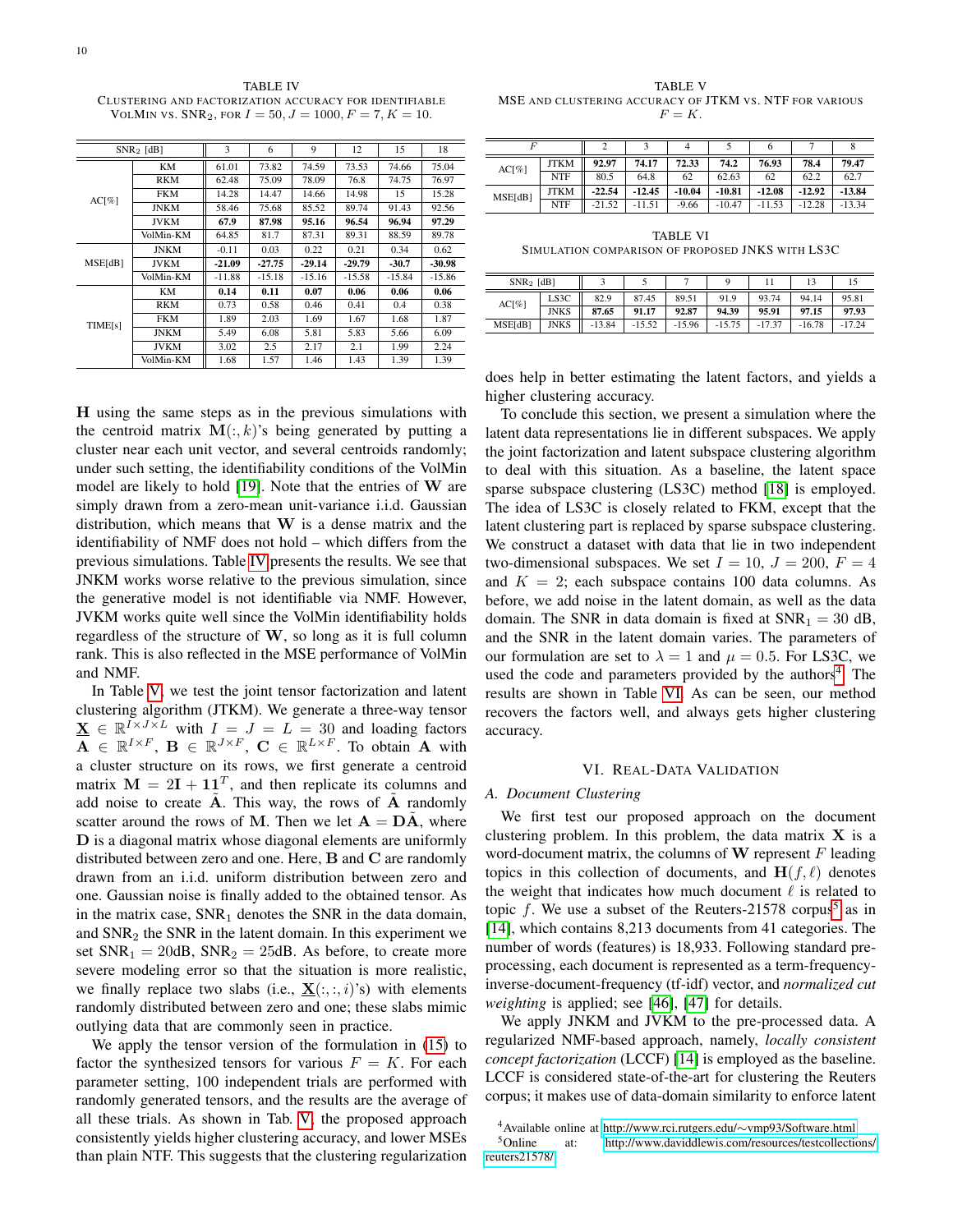similarity, and it demonstrates superior performance compared to other algorithms on several document clustering tasks. In addition, we also implemented three other methods: spectral clustering (SC) [\[48\]](#page-12-25), [\[49\]](#page-12-26) and NMF followed by  $K$ -means (NMF-KM) [\[50\]](#page-12-27), and RKM [\[16\]](#page-11-11). FKM [\[17\]](#page-11-12) is not applied here since this method is not scalable: each iteration of FKM requires taking an eigenvalue decomposition on a large matrix (in our case a  $18933 \times 18933$  matrix).

Fig. [6](#page-10-0) presents our experiment results. We test the above mentioned methods on the Reuters-21578 data for various K and use  $F = K$  for the methods that perform factorization. For each  $K$ , we perform 50 Monte-Carlo trials by randomly selecting  $K$  clusters out of the total 41 clusters (categories), and report the performance by comparing the results with the ground truth. Clustering performance is measured by clustering accuracy. The averaged result shows that our proposed methods, i.e., JNKM and JVKM, outperform the other methods under test. For simpler clustering tasks, e.g., when the number of clusters is small, the difference in clustering accuracy is relatively small. However, when K becomes larger, the proposed methods get much higher accuracy than the others. For example, for  $K = 20$ , our JNKM formulation improves clustering accuracy by 11.1% compare to LCCF. For all the  $K$ 's under test, JVKM performs slightly worse than JNKM in terms of accuracy, but it has a simpler update strategy and thus is faster.



<span id="page-10-0"></span>Fig. 6. Clustering accuracy with different number of clusters on Reuters-21578 dataset

#### *B. Image Clustering*

We also test the proposed approach using image data. Image data is known to be suitable for subspace clustering, and thus we apply the JNKS algorithm here. We compare our method with state-of-the-art subspace clustering methods, namely, the sparse subspace clustering (SSC) [\[38\]](#page-12-14) and LS3C [\[18\]](#page-11-13). We evaluate these methods on the widely used MNIST  $<sup>6</sup>$  $<sup>6</sup>$  $<sup>6</sup>$  dataset.</sup> The MNIST dataset contains images of handwritten digits, from 0 to 9. We use only the testing subset of the dataset, which contains 10000 images, with each digit having  $\approx 1000$ images. Each  $28 \times 28$  gray-level image is vectorized into a  $784 \times 1$  vector. It was pointed out in [\[36\]](#page-12-12) that vectors of each digit lie approximately in a 12-dimensional subspace [\(14\)](#page-4-3) and we adopt this value in our experiments.

Fig. [7](#page-10-2) shows how clustering accuracy changes with the number of clusters. For each number of clusters, we perform 50 trials, each time randomly picking digits to perform clustering. In each trial, we randomly pick 200 images for each digit. For example, for 2 clusters, each trial we will have in total 400 images. Note that JNKS outperforms SSC and LS3C when the number of cluster is moderate (5-7), and remains competitive with SSC, LS3C in all other cases.

Fig. [8](#page-10-3) shows the results with all the 10 clusters under various number of samples of each cluster. We also average the results over 50 random trials as before. As can be seen, when the number of samples is small, JNKS and SSC get similar performance. With more data samples per cluster, however, the proposed method gets consistently higher accuracy.



<span id="page-10-2"></span>Fig. 7. Clustering accuracy with different number of clusters on MNIST dataset, each cluster has 200 samples.



<span id="page-10-3"></span>Fig. 8. Clustering accuracy with different number of samples, all the 10 digits (clusters) from MNIST dataset.

#### *C. Tensor Social Network Data Analysis*

In this subsection, we apply the proposed JTKM algorithm to analyze the Enron email dataset, made public by the U.S. Department of Justice, as part of the Enron investigation. The data that we used contain communication counts between 184 employees over a period of 44 months, arranged in a three-way tensor of size  $184 \times 184 \times 44$ . The  $(i, j, l)$  entry of this tensor indicates the number of emails employee  $i$  sent to employee  $j$ 

<span id="page-10-1"></span><sup>6</sup>Online available:<http://yann.lecun.com/exdb/mnist/>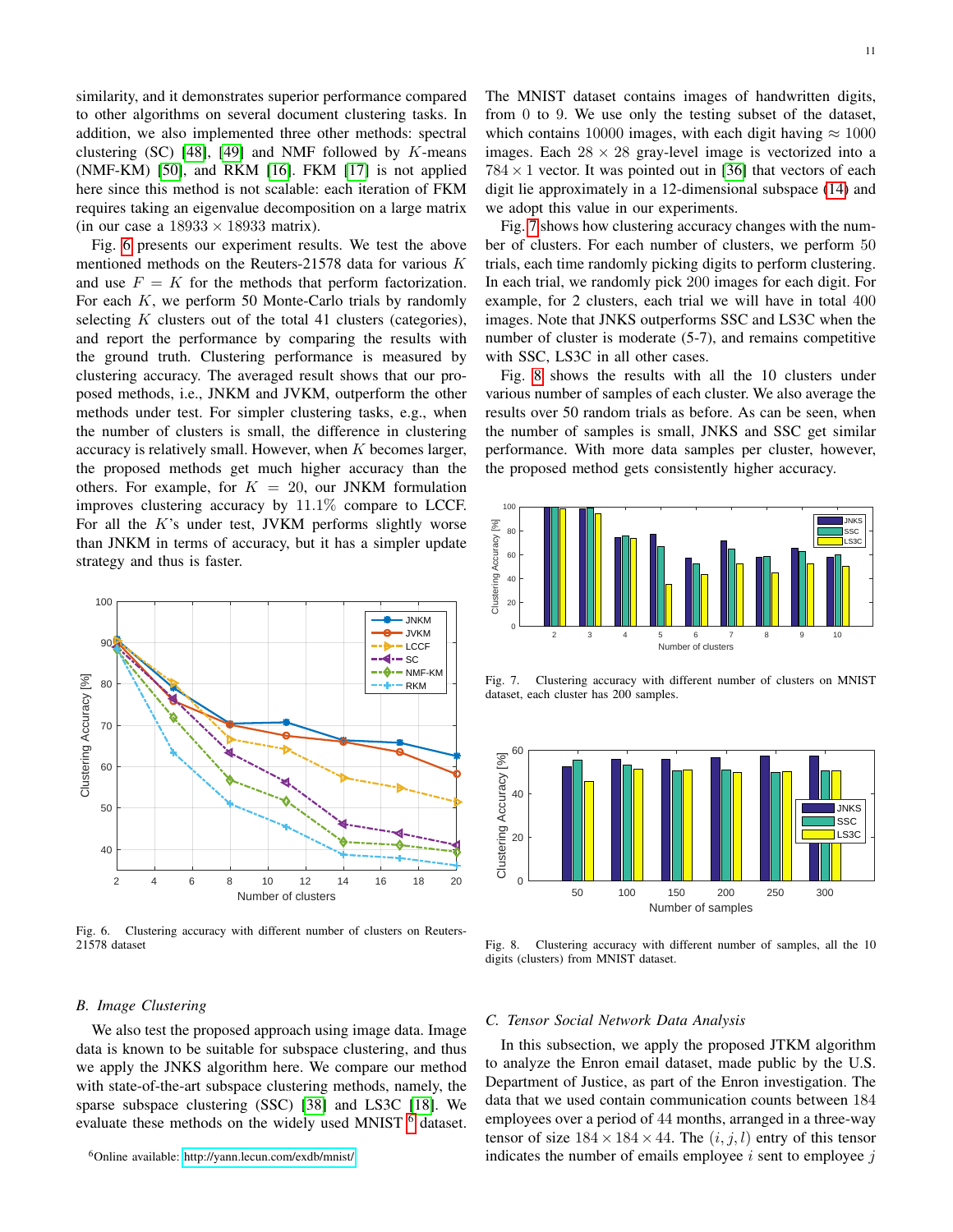in month  $l<sup>7</sup>$  $l<sup>7</sup>$  $l<sup>7</sup>$ . This dataset was analyzed with low-rank tensor factorization models [\[51\]](#page-12-28), [\[11\]](#page-11-7).

Enron filed for bankruptcy in late 2001, corresponding to months 36  $\sim$  38 out of 44. Thus the 44 months can be roughly divided into pre-crisis, crisis, and post-crisis period. Therefore, we impose a cluster structure on the time-mode factor and come up with the following formulation:

$$
\min_{\mathbf{A}, \mathbf{B}, \mathbf{C}} \|\mathbf{X}_{(1)} - (\mathbf{C} \odot \mathbf{B})\mathbf{A}^T\|_F^2 + \eta (\|\mathbf{A}\|_1 + \|\mathbf{B}\|_1)
$$
  
\n
$$
+ \lambda \|\mathbf{C} - \mathbf{S}\mathbf{M}\|_F^2
$$
  
\n
$$
\text{s.t. } \mathbf{A}, \mathbf{B}, \mathbf{C} \ge \mathbf{0},
$$
  
\n
$$
\|\mathbf{S}(i, :)\|_0 = 1, \ \mathbf{S}(i, k) \in \{0, 1\}, \ \forall i, k,
$$
 (32)

where we set  $K = 3$  and C denotes the time-mode factor. Following [\[11\]](#page-11-7), we also use  $\ell_1$ -norm regularizers on **A** and **B**, to control scaling but also promote sparsity at the same time. We compare our latent clustering formulation with multi-way co-clustering [\[11\]](#page-11-7) and plain NTF. As suggested by previous works on this dataset, we aim at identifying 5 groups of people, so we set  $F = 5$  for all methods. Other parameters in formulation [\(32\)](#page-11-19) are set to  $\lambda = 500$ ,  $\eta = 5$ . The dataset is pre-processed as suggested in [\[51\]](#page-12-28), i.e., the nonzero values are transformed using  $x' = \log_2 x + 1$  to compress the dynamic range. After getting the results, we derive the clustering result from the estimated A factor. To measure the clustering quality, we first remove from the result the 71 employees who do not have clear roles, usually temporary employees and interns. The remaining 113 people have one or more of the four roles: legal (e.g., lawyers), executives (e.g. VPs, CEOs), trading, and pipeline operations.

We obtain qualitatively consistent cluster structure as reported in previous works. The 'Legal' cluster identified by the three methods is tabulated in Table [VII.](#page-12-29) For this cluster, the proposed method gets the same result as the sparse coclustering method [\[11\]](#page-11-7), both of which are much cleaner than the result of NTF. In total, the proposed method gets 19 mis-classified employees compared to 21 for the sparse coclustering [\[11\]](#page-11-7) and 24 for plain NTF, respectively.

# VII. CONCLUSIONS

We proposed a framework for joint factorization and latent clustering, motivated by the fact that many datasets exhibit better cluster structure in *some* reduced-dimension domain. Our proposed framework leverages the identifiability of certain matrix and tensor factorization models together with a latent clustering prior to produce more discriminative latent representations that are suitable for clustering, and more accurate latent factors for estimation purposes. Carefully designed optimization objectives were proposed for joint factorization and Kmeans/K-subspace clustering. Alternating optimization-type algorithms were proposed for handling the proposed formulations, and judicious simulations as well as experiments with benchmark document, image, and social network data showed that the proposed approaches offer promising performance, and can outperform state-of-art methods for the respective datasets.

<span id="page-11-18"></span><sup>7</sup>Online available at http://cis.jhu.edu/∼[parky/Enron/enron.html](http://cis.jhu.edu/~parky/Enron/enron.html)

#### ACKNOWLEDGMENT

The authors would like to thank Prof. Eva Ceulemans for pointing out relevant references on RKM and FKM.

#### **REFERENCES**

- <span id="page-11-4"></span>[1] B. Yang, X. Fu, and N. D. Sidiropoulos, "Joint factor analysis and latent clustering," in *Proc. IEEE CAMSAP 2016*. IEEE, 2016.
- <span id="page-11-0"></span>[2] D. D. Lee and H. S. Seung, "Learning the parts of objects by nonnegative matrix factorization," *Nature*, vol. 401, no. 6755, pp. 788–791, 1999.
- <span id="page-11-1"></span>[3] N. Gillis, "The why and how of nonnegative matrix factorization," *Regularization, Optimization, Kernels, and Support Vector Machines*, vol. 12, p. 257, 2014.
- <span id="page-11-19"></span><span id="page-11-2"></span>[4] K. Maruhashi, F. Guo, and C. Faloutsos, "Multiaspectforensics: Pattern mining on large-scale heterogeneous networks with tensor analysis," in *Advances in Social Networks Analysis and Mining (ASONAM), 2011 International Conference on*. IEEE, 2011, pp. 203–210.
- [5] R. Agrawal, B. Golshan, and E. Papalexakis, "A study of distinctiveness in web results of two search engines," in *Proceedings of the 24th International Conference on World Wide Web Companion*. International World Wide Web Conferences Steering Committee, 2015, pp. 267–273.
- [6] E. E. Papalexakis, K. Pelechrinis, and C. Faloutsos, "Location based social network analysis using tensors and signal processing tools," *IEEE CAMSAP*, vol. 15, 2015.
- [7] I. Davidson, S. Gilpin, O. Carmichael, and P. Walker, "Network discovery via constrained tensor analysis of fmri data," in *Proceedings of the 19th ACM SIGKDD international conference on Knowledge discovery and data mining*. ACM, 2013, pp. 194–202.
- <span id="page-11-3"></span>[8] I. Jeon, E. E. Papalexakis, U. Kang, and C. Faloutsos, "Haten2: Billionscale tensor decompositions," in *Data Engineering (ICDE), 2015 IEEE 31st International Conference on*. IEEE, 2015, pp. 1047–1058.
- <span id="page-11-5"></span>[9] D. Donoho and V. Stodden, "When does non-negative matrix factorization give a correct decomposition into parts?" in *Advances in neural information processing systems*, 2003, p. None.
- <span id="page-11-6"></span>[10] K. Huang, N. D. Sidiropoulos, and A. Swami, "Non-negative matrix factorization revisited: Uniqueness and algorithm for symmetric decomposition," *IEEE Trans. Signal Process.*, vol. 62, no. 1, pp. 211–224, 2014.
- <span id="page-11-7"></span>[11] E. E. Papalexakis, N. D. Sidiropoulos, and R. Bro, "From k-means to higher-way co-clustering: Multilinear decomposition with sparse latent factors," *IEEE Trans. Signal Process.*, vol. 61, no. 2, pp. 493–506, 2013.
- [12] R. Bro and N. Sidiropoulos, "Least squares algorithms under unimodality and i non-negativity constraints," *J. Chemometrics*, vol. 12, pp. 223– 247, 1998.
- <span id="page-11-8"></span>[13] T. Zhang, B. Fang, W. Liu, Y. Y. Tang, G. He, and J. Wen, "Total variation norm-based nonnegative matrix factorization for identifying discriminant representation of image patterns," *Neurocomputing*, vol. 71, no. 10, pp. 1824–1831, 2008.
- <span id="page-11-9"></span>[14] D. Cai, X. He, and J. Han, "Locally consistent concept factorization for document clustering," *IEEE Trans. Knowl. Data Eng.*, vol. 23, no. 6, pp. 902–913, 2011.
- <span id="page-11-10"></span>[15] D. Cai, X. He, J. Han, and T. S. Huang, "Graph regularized nonnegative matrix factorization for data representation," *IEEE Trans. Pattern Anal. Mach. Intell.*, vol. 33, no. 8, pp. 1548–1560, 2011.
- <span id="page-11-11"></span>[16] G. De Soete and J. D. Carroll, "K-means clustering in a low-dimensional Euclidean space," in *New approaches in classification and data analysis*. Springer, 1994, pp. 212–219.
- <span id="page-11-12"></span>[17] M. Vichi and H. A. Kiers, "Factorial k-means analysis for two-way data," *Computational Statistics & Data Analysis*, vol. 37, no. 1, pp. 49– 64, 2001.
- <span id="page-11-13"></span>[18] V. M. Patel, H. Van Nguyen, and R. Vidal, "Latent space sparse subspace clustering," in *Computer Vision (ICCV), 2013 IEEE International Conference on*. IEEE, 2013, pp. 225–232.
- <span id="page-11-14"></span>[19] X. Fu, W.-K. Ma, K. Huang, and N. D. Sidiropoulos, "Blind separation of quasi-stationary sources: Exploiting convex geometry in covariance domain," *Signal Processing, IEEE Transactions on*, vol. 63, no. 9, pp. 2306–2320, 2015.
- <span id="page-11-15"></span>[20] R. A. Harshman, "Foundations of the parafac procedure: Models and conditions for an" explanatory" multi-modal factor analysis," 1970.
- <span id="page-11-16"></span>[21] R. Vidal, "A tutorial on subspace clustering," *IEEE Signal Processing Magazine*, vol. 28, no. 2, pp. 52–68, 2010.
- <span id="page-11-17"></span>[22] J. MacQueen *et al.*, "Some methods for classification and analysis of multivariate observations," in *Proceedings of the fifth Berkeley symposium on mathematical statistics and probability*, vol. 1, no. 14. Oakland, CA, USA., 1967, pp. 281–297.